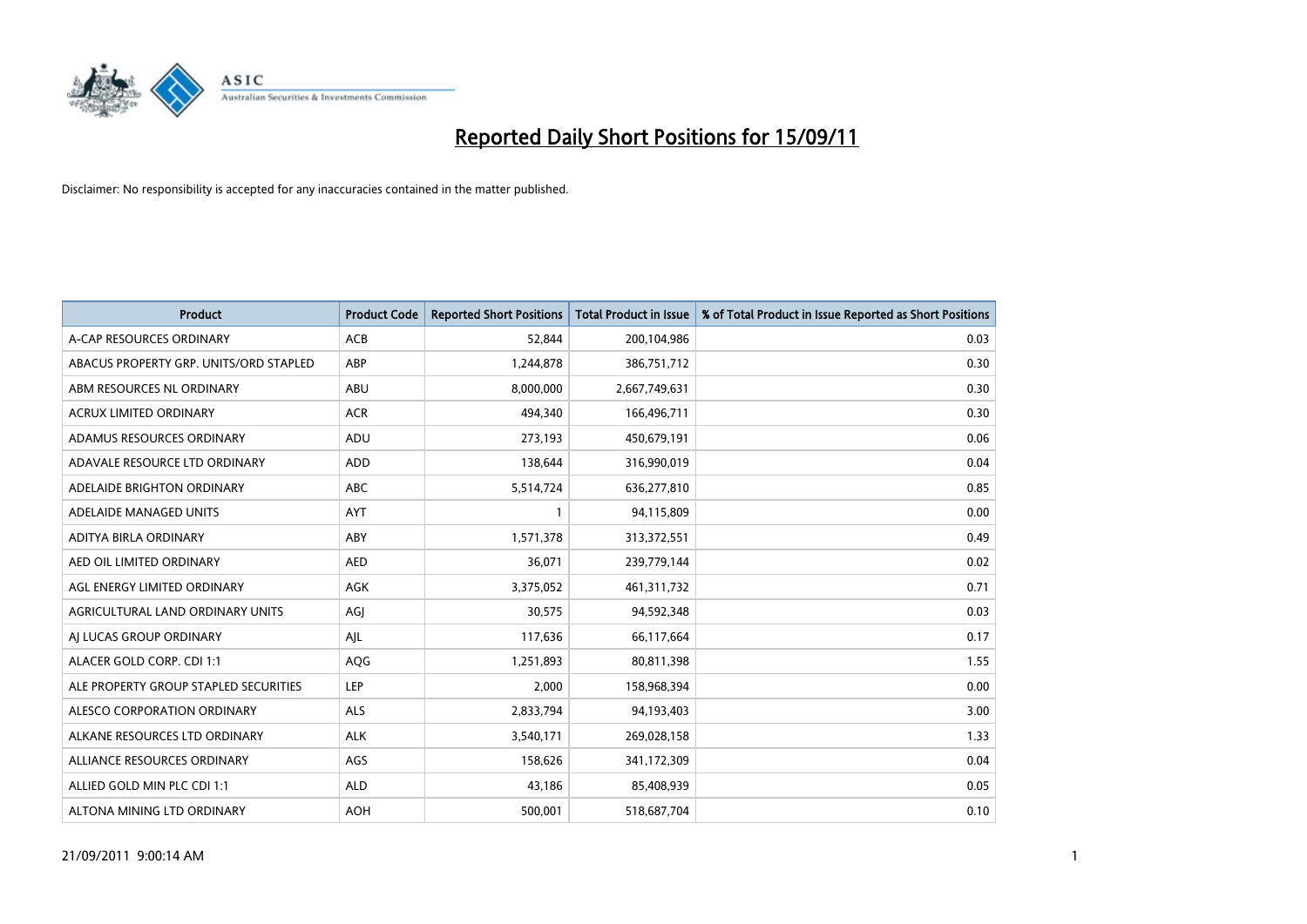

| <b>Product</b>                          | <b>Product Code</b> | <b>Reported Short Positions</b> | Total Product in Issue | % of Total Product in Issue Reported as Short Positions |
|-----------------------------------------|---------------------|---------------------------------|------------------------|---------------------------------------------------------|
| ALUMINA LIMITED ORDINARY                | <b>AWC</b>          | 27,242,371                      | 2,440,196,187          | 1.10                                                    |
| AMADEUS ENERGY ORDINARY                 | AMU                 | 454,000                         | 287,671,278            | 0.16                                                    |
| AMALGAMATED HOLDINGS ORDINARY           | <b>AHD</b>          | 3,004                           | 157,472,748            | 0.00                                                    |
| AMCOR LIMITED ORDINARY                  | <b>AMC</b>          | 4,089,516                       | 1,227,572,318          | 0.33                                                    |
| AMP LIMITED ORDINARY                    | AMP                 | 15,703,041                      | 2,811,693,913          | 0.53                                                    |
| AMPELLA MINING ORDINARY                 | <b>AMX</b>          | 764,617                         | 204,985,108            | 0.37                                                    |
| ANSELL LIMITED ORDINARY                 | <b>ANN</b>          | 2,617,341                       | 133,033,772            | 1.95                                                    |
| ANZ BANKING GRP LTD ORDINARY            | ANZ                 | 10,226,639                      | 2,629,033,329          | 0.37                                                    |
| APA GROUP STAPLED SECURITIES            | APA                 | 6,323,606                       | 634,116,029            | 0.99                                                    |
| APEX MINERALS NL ORDINARY               | <b>AXM</b>          | 885,146                         | 5,550,243,713          | 0.02                                                    |
| APN EUROPEAN RETAIL UNITS STAPLED SEC.  | <b>AEZ</b>          | 11,832                          | 544,910,660            | 0.00                                                    |
| APN NEWS & MEDIA ORDINARY               | <b>APN</b>          | 28,676,842                      | 618,568,292            | 4.64                                                    |
| AQUARIUS PLATINUM. ORDINARY             | <b>AOP</b>          | 5,264,444                       | 470,167,206            | 1.13                                                    |
| AQUILA RESOURCES ORDINARY               | <b>AQA</b>          | 6,075,378                       | 374,368,499            | 1.60                                                    |
| ARAFURA RESOURCE LTD ORDINARY           | <b>ARU</b>          | 8,446,048                       | 367,980,342            | 2.27                                                    |
| ARB CORPORATION ORDINARY                | ARP                 | 4.247                           | 72,481,302             | 0.00                                                    |
| ARDENT LEISURE GROUP STAPLED SECURITIES | AAD                 | 890,846                         | 324, 167, 221          | 0.27                                                    |
| ARISTOCRAT LEISURE ORDINARY             | ALL                 | 23,106,063                      | 536,480,307            | 4.30                                                    |
| ASCIANO LIMITED ORDINARY                | <b>AIO</b>          | 37,304,731                      | 2,926,103,883          | 1.28                                                    |
| ASG GROUP LIMITED ORDINARY              | <b>ASZ</b>          | 358,510                         | 169,117,796            | 0.21                                                    |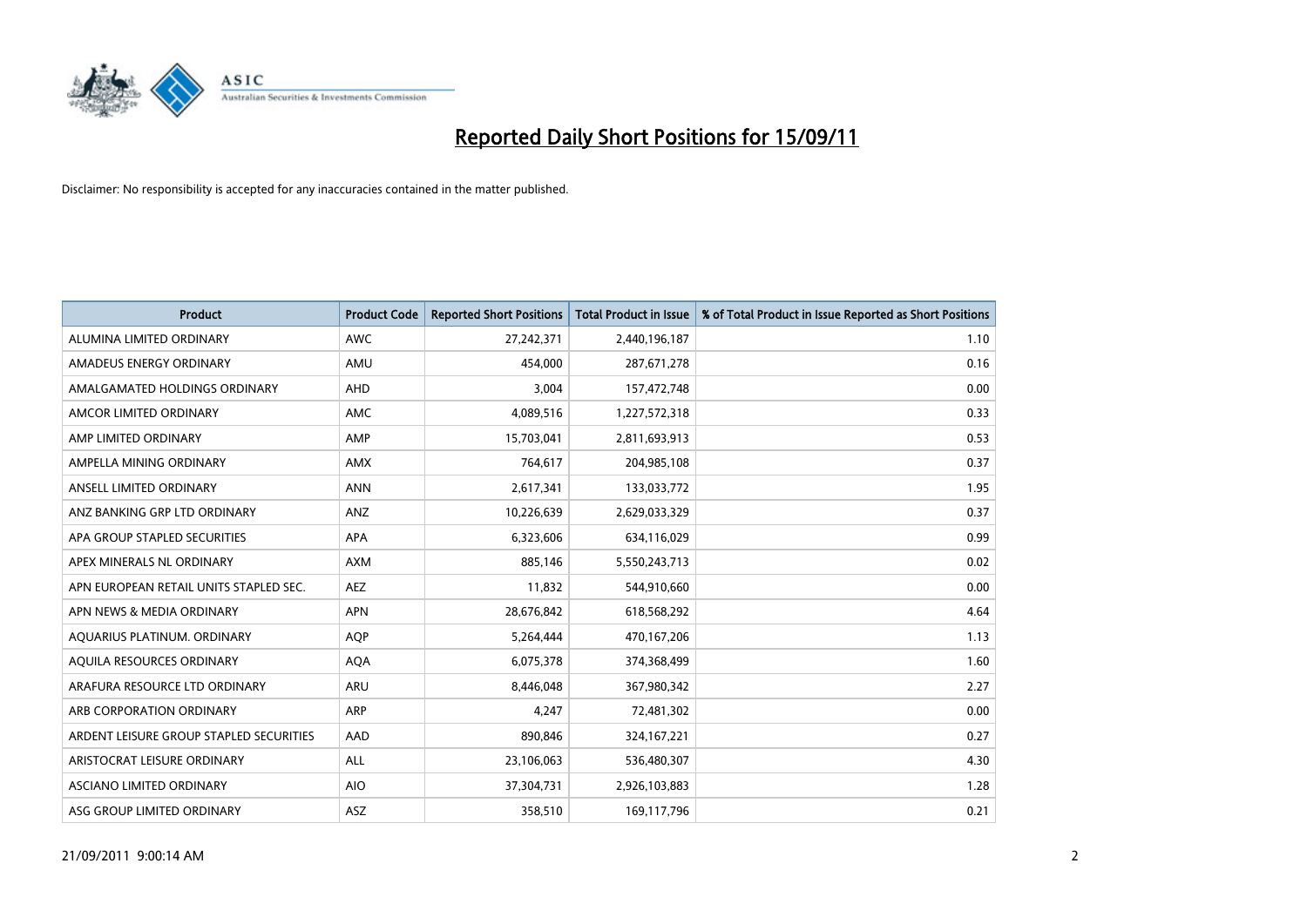

| <b>Product</b>                          | <b>Product Code</b> | <b>Reported Short Positions</b> | Total Product in Issue | % of Total Product in Issue Reported as Short Positions |
|-----------------------------------------|---------------------|---------------------------------|------------------------|---------------------------------------------------------|
| ASPEN GROUP ORD/UNITS STAPLED           | APZ                 | 1,038,102                       | 584,985,037            | 0.17                                                    |
| ASPIRE MINING LTD ORDINARY              | <b>AKM</b>          | 2,070,164                       | 540,594,556            | 0.38                                                    |
| <b>ASTON RES LTD ORDINARY</b>           | <b>AZT</b>          | 1,228,482                       | 204,527,604            | 0.60                                                    |
| ASTRO JAP PROP GROUP STAPLED SECURITIES | AJA                 | 36,259                          | 58,445,002             | 0.06                                                    |
| ASX LIMITED ORDINARY                    | <b>ASX</b>          | 2,126,089                       | 175,136,729            | 1.21                                                    |
| ATLANTIC LIMITED ORDINARY               | ATI                 | 31,575                          | 114,244,850            | 0.03                                                    |
| ATLAS IRON LIMITED ORDINARY             | <b>AGO</b>          | 8,634,183                       | 852,836,125            | 1.01                                                    |
| <b>AURORA OIL &amp; GAS ORDINARY</b>    | <b>AUT</b>          | 8,025,614                       | 411,155,343            | 1.93                                                    |
| AUSDRILL LIMITED ORDINARY               | <b>ASL</b>          | 101,895                         | 301,685,848            | 0.02                                                    |
| AUSENCO LIMITED ORDINARY                | <b>AAX</b>          | 1,501,795                       | 122,987,022            | 1.21                                                    |
| AUSGOLD LIMITED ORDINARY                | <b>AUC</b>          | 128,160                         | 84,923,812             | 0.15                                                    |
| <b>AUSTAL LIMITED ORDINARY</b>          | ASB                 | 475,953                         | 188,069,638            | 0.25                                                    |
| <b>AUSTAR UNITED ORDINARY</b>           | <b>AUN</b>          | 1,456,025                       | 1,271,505,737          | 0.11                                                    |
| AUSTBROKERS HOLDINGS ORDINARY           | <b>AUB</b>          | 2                               | 54,658,736             | 0.00                                                    |
| AUSTIN ENGINEERING ORDINARY             | <b>ANG</b>          | 52,289                          | 72,014,403             | 0.07                                                    |
| <b>AUSTRALAND ASSETS ASSETS</b>         | <b>AAZPB</b>        | 1.168                           | 2,750,000              | 0.04                                                    |
| AUSTRALAND PROPERTY STAPLED SECURITY    | <b>ALZ</b>          | 716,501                         | 576,846,597            | 0.11                                                    |
| AUSTRALIAN AGRICULT. ORDINARY           | AAC                 | 1,249,239                       | 312,892,824            | 0.38                                                    |
| <b>AUSTRALIAN EDUCATION UNITS</b>       | <b>AEU</b>          | 625,000                         | 175,465,397            | 0.36                                                    |
| AUSTRALIAN INFRASTR, UNITS/ORDINARY     | <b>AIX</b>          | 5.248.490                       | 620,733,944            | 0.83                                                    |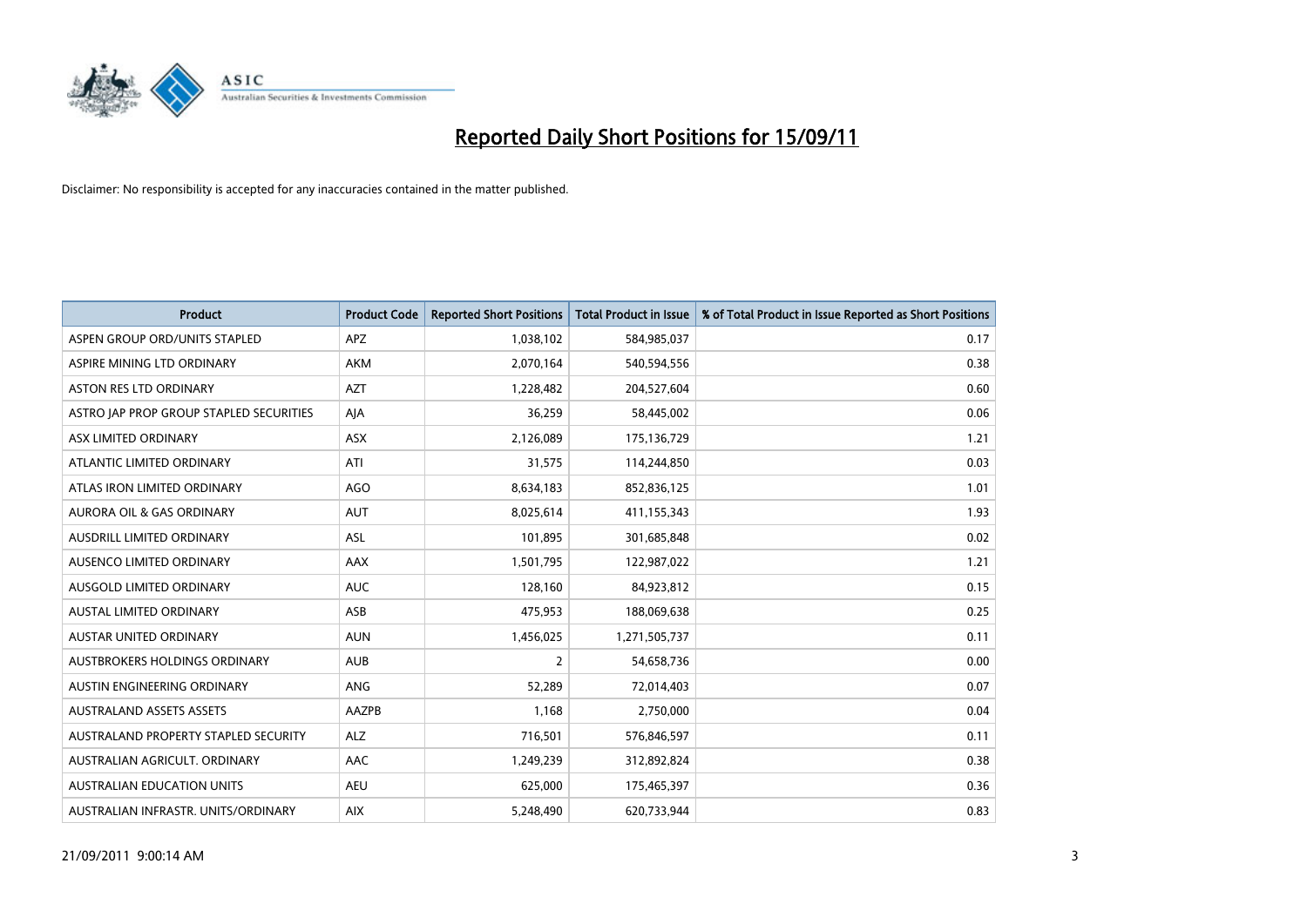

| <b>Product</b>                       | <b>Product Code</b> | <b>Reported Short Positions</b> | Total Product in Issue | % of Total Product in Issue Reported as Short Positions |
|--------------------------------------|---------------------|---------------------------------|------------------------|---------------------------------------------------------|
| AUSTRALIAN MINES LTD ORDINARY        | <b>AUZ</b>          | 1,400,000                       | 636,910,317            | 0.22                                                    |
| AUSTRALIAN PHARM. ORDINARY           | API                 | 2,274,979                       | 488,115,883            | 0.47                                                    |
| AUTOMOTIVE HOLDINGS ORDINARY         | AHE                 | 31,179                          | 260,579,682            | 0.01                                                    |
| AVANCO RESOURCES LTD ORDINARY        | <b>AVB</b>          | 1,280,527                       | 790,453,517            | 0.16                                                    |
| AVEXA LIMITED ORDINARY               | <b>AVX</b>          | 243,657                         | 847,688,779            | 0.03                                                    |
| AWE LIMITED ORDINARY                 | <b>AWE</b>          | 2,414,434                       | 521,871,941            | 0.45                                                    |
| AZUMAH RESOURCES ORDINARY            | <b>AZM</b>          | 281,319                         | 281,650,356            | 0.10                                                    |
| BANDANNA ENERGY ORDINARY             | <b>BND</b>          | 641,722                         | 526,946,930            | 0.11                                                    |
| BANK OF QUEENSLAND. ORDINARY         | <b>BOQ</b>          | 9,774,019                       | 225,369,547            | 4.32                                                    |
| <b>BANNERMAN RESOURCES ORDINARY</b>  | <b>BMN</b>          | 133,708                         | 234,435,934            | 0.06                                                    |
| <b>BASE RES LIMITED ORDINARY</b>     | <b>BSE</b>          | 402,703                         | 419,332,023            | 0.10                                                    |
| <b>BATHURST RESOURCES ORDINARY</b>   | <b>BTU</b>          | 9,768,164                       | 688,247,997            | 1.41                                                    |
| <b>BAUXITE RESOURCE LTD ORDINARY</b> | <b>BAU</b>          | 109,797                         | 235,379,896            | 0.05                                                    |
| <b>BC IRON LIMITED ORDINARY</b>      | <b>BCI</b>          | 263,211                         | 94,881,000             | 0.27                                                    |
| BEACH ENERGY LIMITED ORDINARY        | <b>BPT</b>          | 3,954,985                       | 1,103,127,711          | 0.35                                                    |
| BEADELL RESOURCE LTD ORDINARY        | <b>BDR</b>          | 635,857                         | 657,906,946            | 0.10                                                    |
| BENDIGO AND ADELAIDE ORDINARY        | <b>BEN</b>          | 7,508,987                       | 360,412,014            | 2.07                                                    |
| BERKELEY RESOURCES ORDINARY          | <b>BKY</b>          | 848,539                         | 174,298,273            | 0.48                                                    |
| BETASHARES ASX RES ETF UNITS         | <b>ORE</b>          | 118,220                         | 4,519,665              | 2.62                                                    |
| BETASHARES US DOLLAR ETF UNITS       | <b>USD</b>          | 66,715                          | 4,575,000              | 1.46                                                    |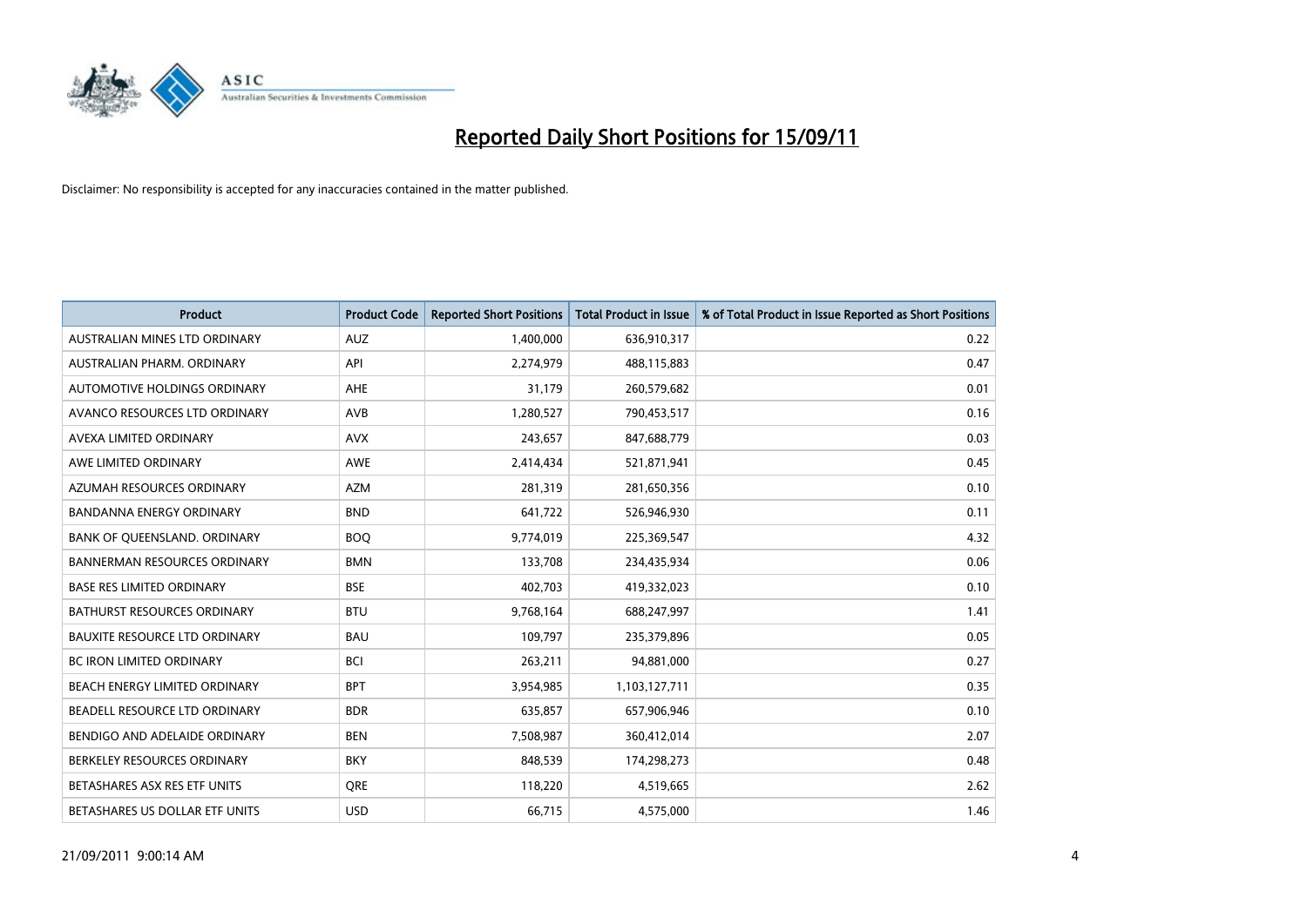

| <b>Product</b>                       | <b>Product Code</b> | <b>Reported Short Positions</b> | Total Product in Issue | % of Total Product in Issue Reported as Short Positions |
|--------------------------------------|---------------------|---------------------------------|------------------------|---------------------------------------------------------|
| <b>BHP BILLITON LIMITED ORDINARY</b> | <b>BHP</b>          | 42,792,771                      | 3,211,496,105          | 1.27                                                    |
| <b>BILLABONG ORDINARY</b>            | <b>BBG</b>          | 20,104,291                      | 254,037,587            | 7.92                                                    |
| <b>BIOTA HOLDINGS ORDINARY</b>       | <b>BTA</b>          | 2,032,739                       | 181,703,711            | 1.10                                                    |
| <b>BISALLOY STEEL ORDINARY</b>       | <b>BIS</b>          | 84,480                          | 216,455,965            | 0.04                                                    |
| BKI INVESTMENT LTD ORDINARY          | <b>BKI</b>          | 508                             | 425,549,573            | 0.00                                                    |
| <b>BLACKTHORN RESOURCES ORDINARY</b> | <b>BTR</b>          | 35,848                          | 122,918,000            | 0.03                                                    |
| <b>BLUESCOPE STEEL LTD ORDINARY</b>  | <b>BSL</b>          | 74,870,884                      | 1,842,234,756          | 4.08                                                    |
| <b>BOART LONGYEAR ORDINARY</b>       | <b>BLY</b>          | 8,780,558                       | 461, 163, 412          | 1.91                                                    |
| <b>BOOM LOGISTICS ORDINARY</b>       | <b>BOL</b>          | 337,999                         | 465,011,147            | 0.07                                                    |
| BORAL LIMITED, ORDINARY              | <b>BLD</b>          | 42,615,715                      | 729,925,990            | 5.80                                                    |
| BOTSWANA METALS LTD ORDINARY         | <b>BML</b>          | 7,000                           | 143,717,013            | 0.00                                                    |
| <b>BOW ENERGY LIMITED ORDINARY</b>   | <b>BOW</b>          | 3,696,906                       | 351,683,973            | 1.04                                                    |
| <b>BRADKEN LIMITED ORDINARY</b>      | <b>BKN</b>          | 2,740,122                       | 161,849,910            | 1.69                                                    |
| <b>BRAMBLES LIMITED ORDINARY</b>     | <b>BXB</b>          | 16,105,073                      | 1,480,225,830          | 1.07                                                    |
| <b>BREVILLE GROUP LTD ORDINARY</b>   | <b>BRG</b>          | 4,150                           | 130,095,322            | 0.00                                                    |
| <b>BRICKWORKS LIMITED ORDINARY</b>   | <b>BKW</b>          | 68,345                          | 147,567,333            | 0.05                                                    |
| <b>BROCKMAN RESOURCES ORDINARY</b>   | <b>BRM</b>          | 75,496                          | 144,803,151            | 0.04                                                    |
| BT INVESTMENT MNGMNT ORDINARY        | <b>BTT</b>          | 1,446,956                       | 160,000,000            | 0.91                                                    |
| <b>BURU ENERGY ORDINARY</b>          | <b>BRU</b>          | 4,233,251                       | 210,240,549            | 2.01                                                    |
| <b>BWP TRUST ORDINARY UNITS</b>      | <b>BWP</b>          | 592,980                         | 520,012,793            | 0.10                                                    |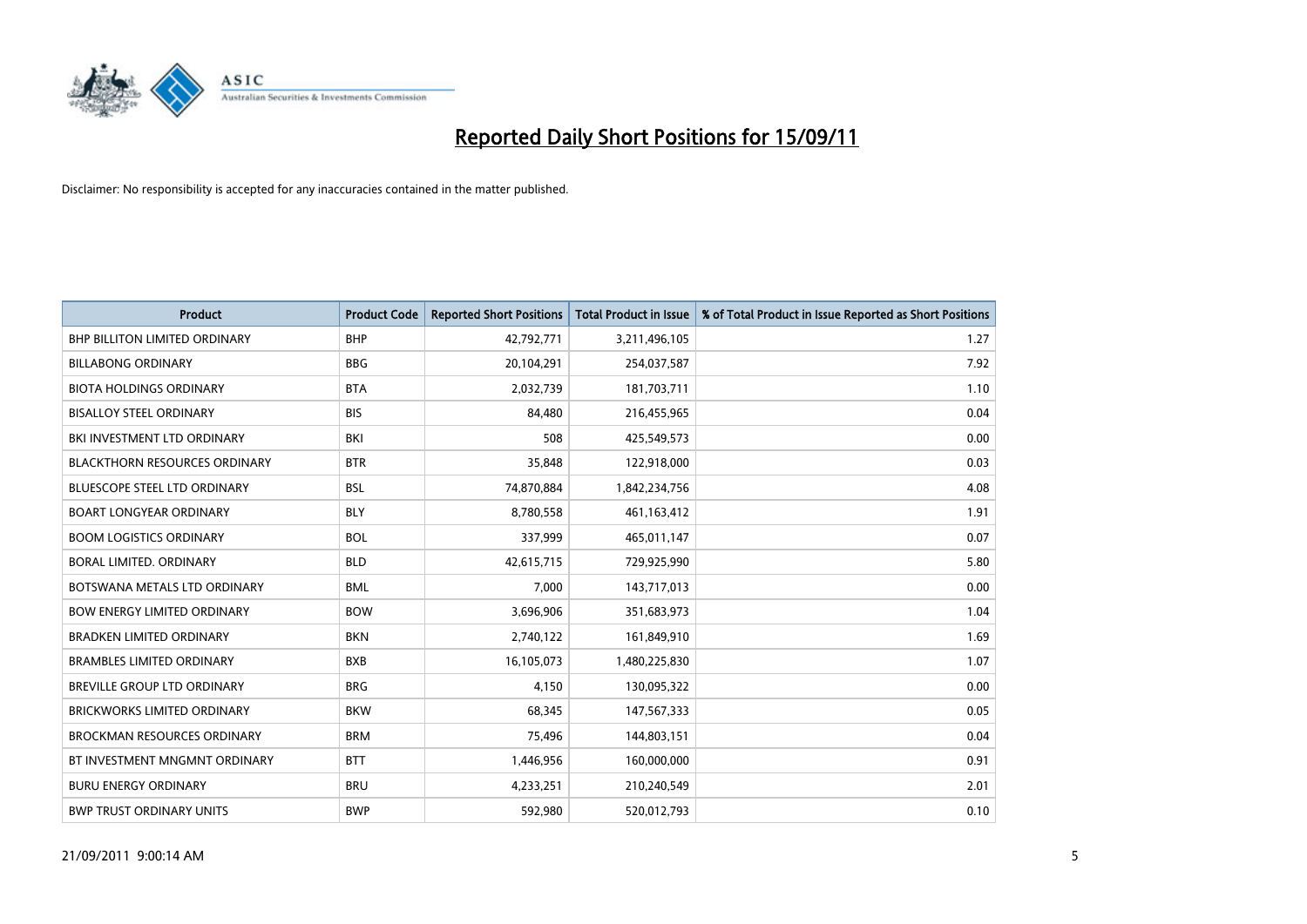

| <b>Product</b>                                | <b>Product Code</b> | <b>Reported Short Positions</b> | <b>Total Product in Issue</b> | % of Total Product in Issue Reported as Short Positions |
|-----------------------------------------------|---------------------|---------------------------------|-------------------------------|---------------------------------------------------------|
| CABCHARGE AUSTRALIA ORDINARY                  | CAB                 | 1,444,127                       | 120,437,014                   | 1.19                                                    |
| CALTEX AUSTRALIA ORDINARY                     | <b>CTX</b>          | 8,653,469                       | 270,000,000                   | 3.18                                                    |
| <b>CAMPBELL BROTHERS ORDINARY</b>             | <b>CPB</b>          | 125,760                         | 67,503,411                    | 0.17                                                    |
| CAPE LAMBERT RES LTD ORDINARY                 | <b>CFE</b>          | 1,116,330                       | 631,399,603                   | 0.18                                                    |
| CARABELLA RES LTD ORDINARY                    | <b>CLR</b>          | 189,397                         | 96,548,204                    | 0.20                                                    |
| <b>CARBON ENERGY ORDINARY</b>                 | <b>CNX</b>          | 1,065,221                       | 698,517,858                   | 0.13                                                    |
| <b>CARDNO LIMITED ORDINARY</b>                | CDD                 | 6,363                           | 109,780,032                   | 0.01                                                    |
| CARNARVON PETROLEUM ORDINARY                  | <b>CVN</b>          | 2,503,546                       | 690,320,634                   | 0.36                                                    |
| CARNEGIE WAVE ENERGY ORDINARY                 | <b>CWE</b>          | 83,000                          | 899,087,627                   | 0.01                                                    |
| <b>CARPATHIAN RESOURCES ORDINARY</b>          | <b>CPN</b>          | 75,000                          | 265,533,501                   | 0.03                                                    |
| CARPENTARIA EXP. LTD ORDINARY                 | CAP                 | 9,777                           | 98,741,301                    | 0.01                                                    |
| CARSALES.COM LTD ORDINARY                     | <b>CRZ</b>          | 12,644,986                      | 233,879,722                   | 5.38                                                    |
| <b>CASH CONVERTERS ORDINARY</b>               | CCV                 | 215,669                         | 379,761,025                   | 0.05                                                    |
| <b>CASPIAN OIL &amp; GAS ORDINARY</b>         | <b>CIG</b>          | 50,000                          | 1,331,500,513                 | 0.00                                                    |
| CATALPA RESOURCES ORDINARY                    | CAH                 | 696,979                         | 178,299,049                   | 0.39                                                    |
| <b>CELLNET GROUP ORDINARY</b>                 | <b>CLT</b>          | 1,342                           | 61,232,953                    | 0.00                                                    |
| CENTRAL PETROLEUM ORDINARY                    | <b>CTP</b>          | 11,455                          | 982,304,842                   | 0.00                                                    |
| <b>CENTRO PROPERTIES UNITS/ORD STAPLED</b>    | <b>CNP</b>          | 79,582                          | 972,414,514                   | 0.01                                                    |
| <b>CENTRO RETAIL GROUP STAPLED SECURITIES</b> | <b>CER</b>          | 657,816                         | 2,286,399,424                 | 0.02                                                    |
| <b>CERAMIC FUEL CELLS ORDINARY</b>            | <b>CFU</b>          | 641.642                         | 1,201,353,566                 | 0.05                                                    |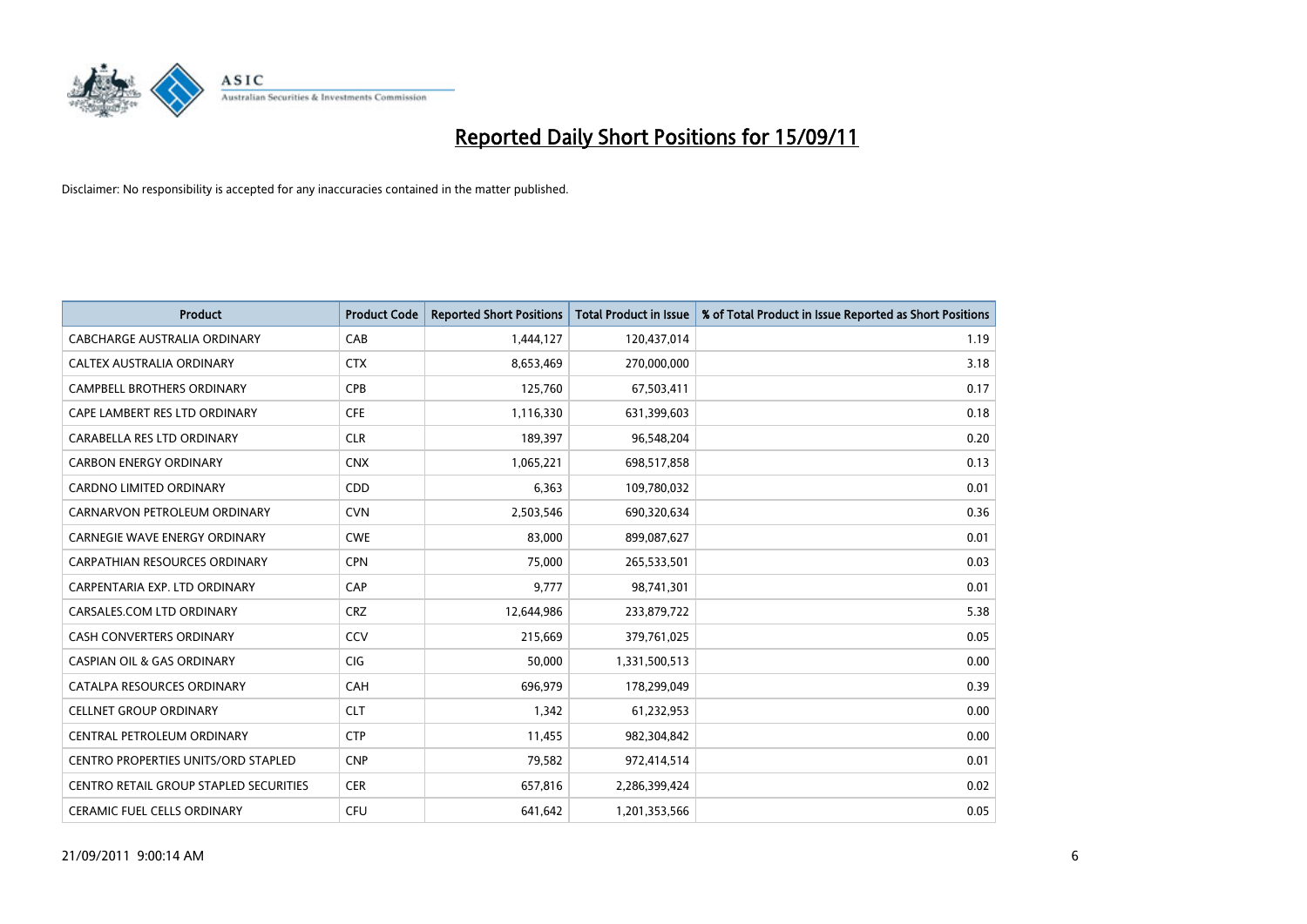

| <b>Product</b>                           | <b>Product Code</b> | <b>Reported Short Positions</b> | Total Product in Issue | % of Total Product in Issue Reported as Short Positions |
|------------------------------------------|---------------------|---------------------------------|------------------------|---------------------------------------------------------|
| <b>CFS RETAIL PROPERTY UNITS</b>         | <b>CFX</b>          | 60,806,075                      | 2,839,591,911          | 2.12                                                    |
| CGA MINING LIMITED ORDINARY              | <b>CGX</b>          | 43,650                          | 333,475,726            | 0.01                                                    |
| <b>CHALICE GOLD MINES ORDINARY</b>       | <b>CHN</b>          | 200                             | 250,030,886            | 0.00                                                    |
| CHALLENGER DIV.PRO. STAPLED UNITS        | <b>CDI</b>          | 441,698                         | 898,159,765            | 0.05                                                    |
| <b>CHALLENGER INFRAST, STAPLED UNITS</b> | <b>CIF</b>          | 26,345                          | 316,223,785            | 0.01                                                    |
| <b>CHALLENGER LIMITED ORDINARY</b>       | <b>CGF</b>          | 8,626,381                       | 492,807,490            | 1.74                                                    |
| CHANDLER MACLEOD LTD ORDINARY            | <b>CMG</b>          | 11,970                          | 466,466,720            | 0.00                                                    |
| CHARTER HALL GROUP STAPLED US PROHIBIT.  | <b>CHC</b>          | 1,010,429                       | 308,040,283            | 0.33                                                    |
| <b>CHARTER HALL OFFICE UNIT</b>          | CQ <sub>O</sub>     | 6,118,630                       | 493,319,730            | 1.24                                                    |
| <b>CHARTER HALL RETAIL UNITS</b>         | <b>COR</b>          | 1,437,657                       | 302,162,079            | 0.46                                                    |
| CITIGOLD CORP LTD ORDINARY               | <b>CTO</b>          | 2,059,217                       | 1,105,078,301          | 0.18                                                    |
| CLINUVEL PHARMACEUT. ORDINARY            | <b>CUV</b>          | 4,127                           | 30,381,706             | 0.01                                                    |
| <b>CLOUGH LIMITED ORDINARY</b>           | <b>CLO</b>          | 95,526                          | 769,801,269            | 0.02                                                    |
| CMA CORPORATION LTD DEFERRED SETTLEMENT  | <b>CMVDA</b>        | 10.000                          | 217,866,108            | 0.00                                                    |
| <b>CO2 GROUP LIMITED ORDINARY</b>        | COZ                 | 485,500                         | 280,309,888            | 0.17                                                    |
| <b>COAL &amp; ALLIED ORDINARY</b>        | <b>CNA</b>          | 5.902                           | 86,584,735             | 0.00                                                    |
| COAL OF AFRICA LTD ORDINARY              | <b>CZA</b>          | 568,974                         | 531,639,661            | 0.11                                                    |
| <b>COALSPUR MINES LTD ORDINARY</b>       | <b>CPL</b>          | 921,941                         | 579,768,744            | 0.16                                                    |
| <b>COBAR CONSOLIDATED ORDINARY</b>       | CCU                 | 48,661                          | 175,313,488            | 0.03                                                    |
| COCA-COLA AMATIL ORDINARY                | <b>CCL</b>          | 5,396,082                       | 758,281,096            | 0.72                                                    |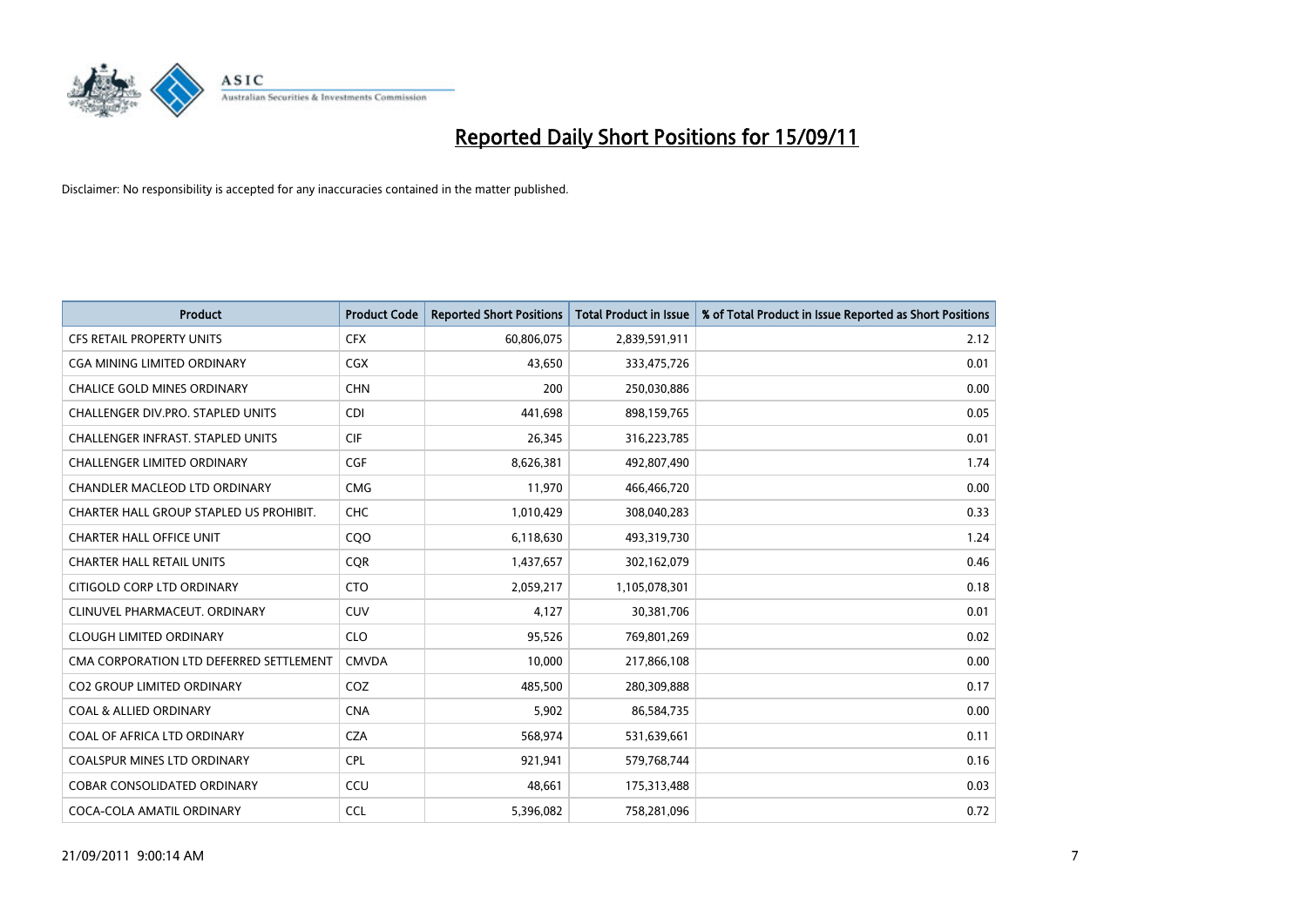

| <b>Product</b>                          | <b>Product Code</b> | <b>Reported Short Positions</b> | Total Product in Issue | % of Total Product in Issue Reported as Short Positions |
|-----------------------------------------|---------------------|---------------------------------|------------------------|---------------------------------------------------------|
| <b>COCHLEAR LIMITED ORDINARY</b>        | <b>COH</b>          | 1,949,846                       | 56,877,410             | 3.42                                                    |
| <b>COCKATOO COAL ORDINARY</b>           | <b>COK</b>          | 6,050,700                       | 1,016,196,908          | 0.58                                                    |
| <b>CODAN LIMITED ORDINARY</b>           | <b>CDA</b>          | 800                             | 164,145,980            | 0.00                                                    |
| COFFEY INTERNATIONAL ORDINARY           | <b>COF</b>          | 113,498                         | 134,066,081            | 0.08                                                    |
| <b>COKAL LTD ORDINARY</b>               | <b>CKA</b>          | 789.039                         | 130,100,735            | 0.60                                                    |
| COMMONWEALTH BANK, ORDINARY             | <b>CBA</b>          | 32,096,866                      | 1,558,713,344          | 2.03                                                    |
| <b>COMMONWEALTH PROP ORDINARY UNITS</b> | <b>CPA</b>          | 40,497,069                      | 2,458,123,552          | 1.67                                                    |
| <b>COMPASS RESOURCES ORDINARY</b>       | <b>CMR</b>          | 160,952                         | 147,402,920            | 0.11                                                    |
| <b>COMPUTERSHARE LTD ORDINARY</b>       | <b>CPU</b>          | 5,527,376                       | 555,664,059            | 0.97                                                    |
| <b>CONNECTEAST GROUP STAPLED</b>        | <b>CEU</b>          | 7,644,687                       | 3,940,145,951          | 0.19                                                    |
| CONQUEST MINING ORDINARY                | COT                 | 480,134                         | 583,241,478            | 0.06                                                    |
| CONSOLIDATED MEDIA, ORDINARY            | <b>CMI</b>          | 1,212,730                       | 561,834,996            | 0.22                                                    |
| CONTANGO MICROCAP ORDINARY              | <b>CTN</b>          | 7.500                           | 146,423,793            | 0.01                                                    |
| <b>COOPER ENERGY LTD ORDINARY</b>       | <b>COE</b>          | 89,539                          | 292,576,001            | 0.03                                                    |
| <b>COPPER STRIKE LTD ORDINARY</b>       | <b>CSE</b>          | 714                             | 129,455,571            | 0.00                                                    |
| <b>CORDLIFE LIMITED ORDINARY</b>        | CBB                 |                                 | 150,887,354            | 0.00                                                    |
| <b>COUNT FINANCIAL ORDINARY</b>         | COU                 | 430,282                         | 262,282,684            | 0.16                                                    |
| <b>CREDIT CORP GROUP ORDINARY</b>       | <b>CCP</b>          | 2,100                           | 45,210,752             | 0.00                                                    |
| <b>CROMWELL PROP STAPLED SECURITIES</b> | <b>CMW</b>          | 107,003                         | 966,845,859            | 0.01                                                    |
| <b>CROWN LIMITED ORDINARY</b>           | <b>CWN</b>          | 1,765,363                       | 754,131,800            | 0.20                                                    |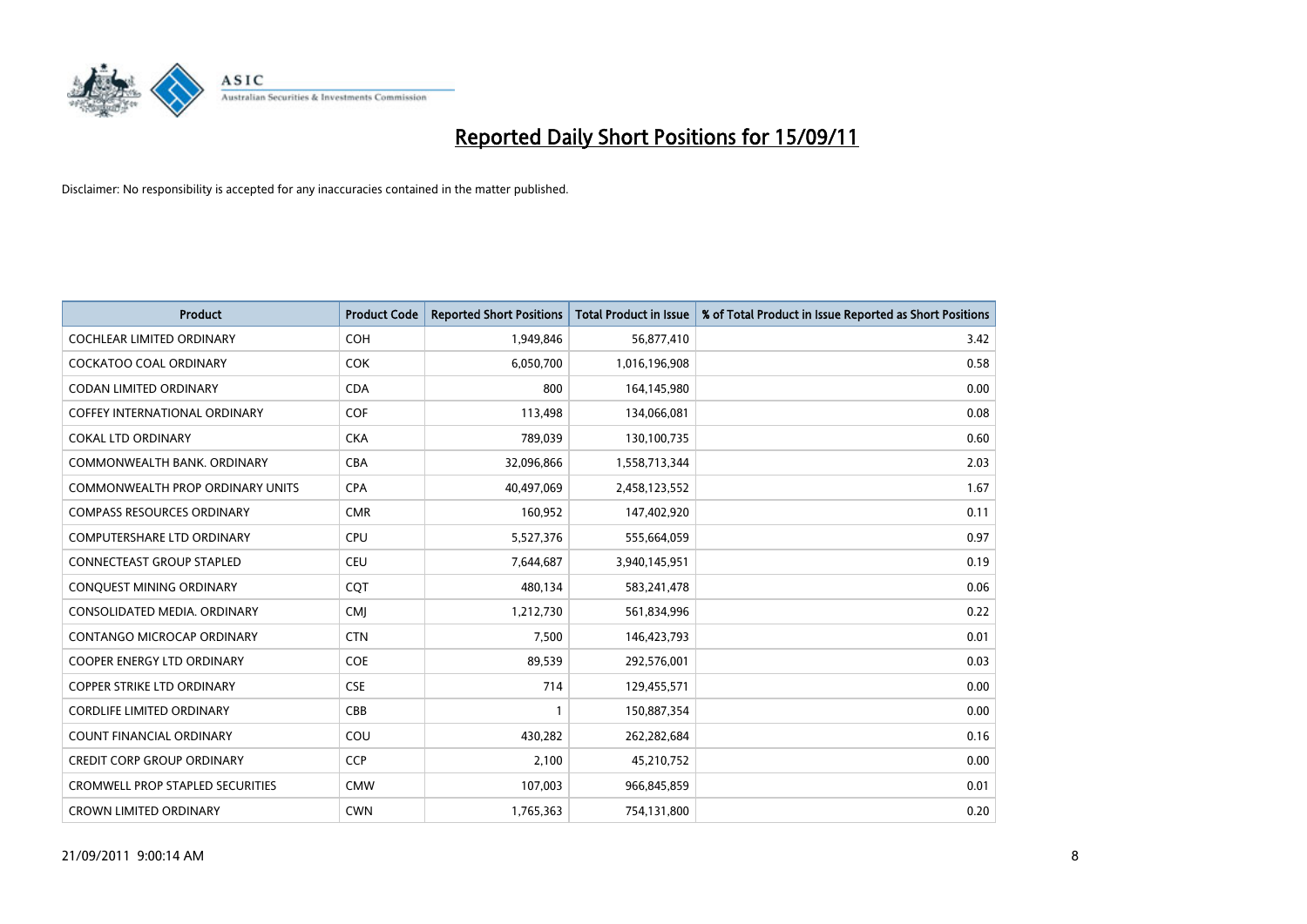

| <b>Product</b>                     | <b>Product Code</b> | <b>Reported Short Positions</b> | Total Product in Issue | % of Total Product in Issue Reported as Short Positions |
|------------------------------------|---------------------|---------------------------------|------------------------|---------------------------------------------------------|
| <b>CSG LIMITED ORDINARY</b>        | CSV                 | 972,511                         | 282,567,499            | 0.34                                                    |
| <b>CSL LIMITED ORDINARY</b>        | <b>CSL</b>          | 7,138,736                       | 527,976,541            | 1.33                                                    |
| <b>CSR LIMITED ORDINARY</b>        | <b>CSR</b>          | 23,514,700                      | 506,000,315            | 4.63                                                    |
| <b>CUDECO LIMITED ORDINARY</b>     | CDU                 | 1,783,052                       | 138,649,865            | 1.28                                                    |
| <b>CUSTOMERS LIMITED ORDINARY</b>  | <b>CUS</b>          | 231,867                         | 134,869,357            | 0.16                                                    |
| DART ENERGY LTD ORDINARY           | <b>DTE</b>          | 5,848,603                       | 720,875,002            | 0.81                                                    |
| DATA#3 LIMITED ORDINARY            | <b>DTL</b>          | 2                               | 15,397,495             | 0.00                                                    |
| DAVID JONES LIMITED ORDINARY       | <b>DJS</b>          | 49,373,187                      | 520,751,395            | 9.47                                                    |
| DECMIL GROUP LIMITED ORDINARY      | <b>DCG</b>          | 104,413                         | 124,269,568            | 0.08                                                    |
| DEEP YELLOW LIMITED ORDINARY       | <b>DYL</b>          | 15,876                          | 1,128,506,403          | 0.00                                                    |
| DEVINE LIMITED ORDINARY            | <b>DVN</b>          | 101,000                         | 634,918,223            | 0.02                                                    |
| DEXUS PROPERTY GROUP STAPLED UNITS | <b>DXS</b>          | 5,531,500                       | 4,839,024,176          | 0.10                                                    |
| DISCOVERY METALS LTD ORDINARY      | <b>DML</b>          | 7,551,543                       | 439,128,231            | 1.72                                                    |
| DOMINO PIZZA ENTERPR ORDINARY      | <b>DMP</b>          | 239,893                         | 69,024,674             | 0.35                                                    |
| DOWNER EDI LIMITED ORDINARY        | <b>DOW</b>          | 6,856,146                       | 429,100,296            | 1.57                                                    |
| DUET GROUP STAPLED US PROHIBIT.    | <b>DUE</b>          | 5,110,258                       | 1,091,628,341          | 0.47                                                    |
| <b>DULUXGROUP LIMITED ORDINARY</b> | <b>DLX</b>          | 11,712,267                      | 367,456,259            | 3.18                                                    |
| EASTERN STAR GAS ORDINARY          | ESG                 | 30,326,326                      | 992,317,041            | 3.05                                                    |
| ECHO ENTERTAINMENT ORDINARY        | <b>EGP</b>          | 1,247,912                       | 688,019,737            | 0.18                                                    |
| ELDERS LIMITED ORDINARY            | <b>ELD</b>          | 18,032,905                      | 448,598,480            | 4.01                                                    |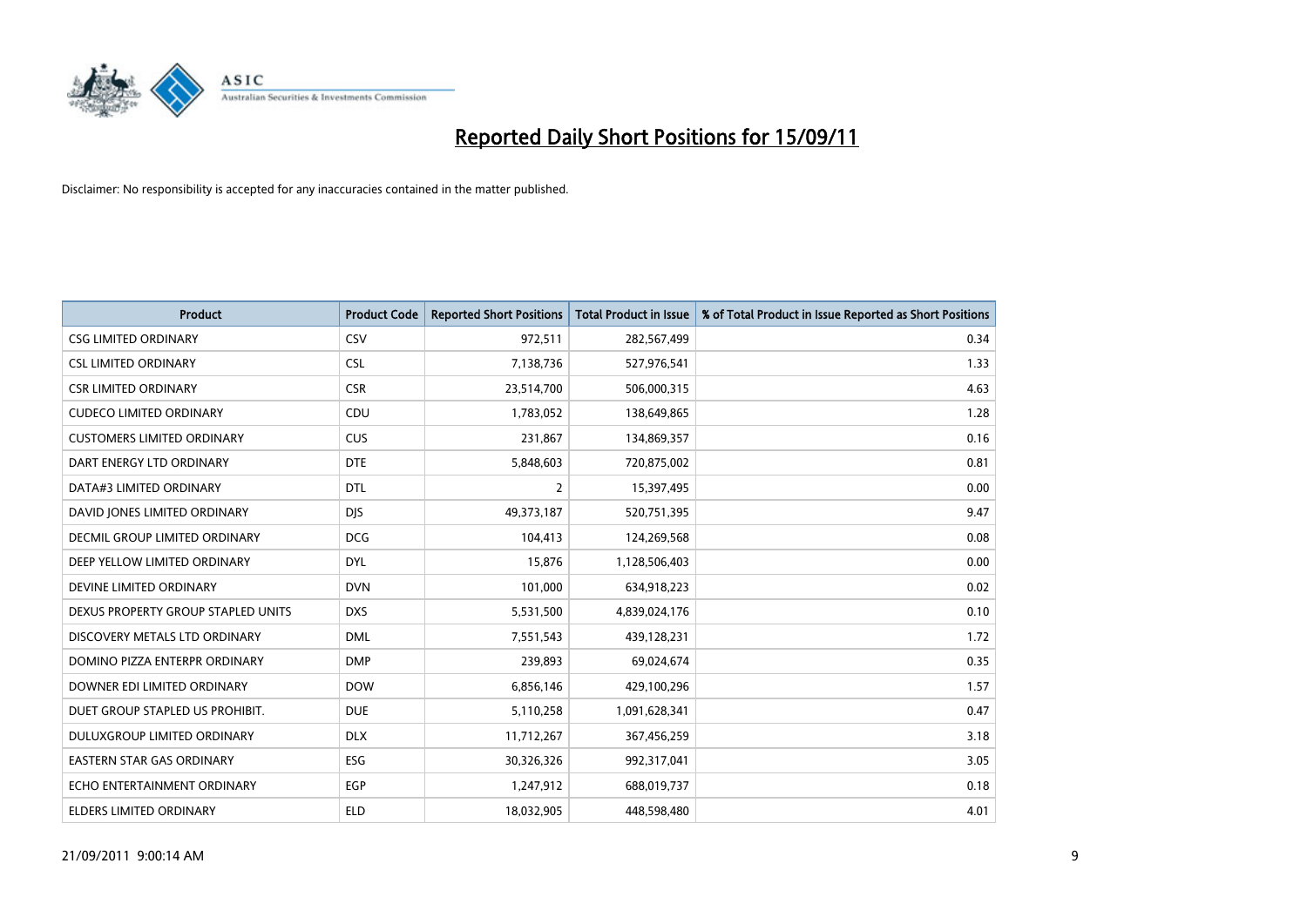

| <b>Product</b>                        | <b>Product Code</b> | <b>Reported Short Positions</b> | <b>Total Product in Issue</b> | % of Total Product in Issue Reported as Short Positions |
|---------------------------------------|---------------------|---------------------------------|-------------------------------|---------------------------------------------------------|
| ELDORADO GOLD CORP CDI 1:1            | EAU                 | 33.043                          | 11,658,431                    | 0.29                                                    |
| ELEMENTAL MINERALS ORDINARY           | <b>ELM</b>          | 227,973                         | 222,226,108                   | 0.10                                                    |
| ELEMENTOS LIMITED ORDINARY            | <b>ELT</b>          | 16                              | 77,068,979                    | 0.00                                                    |
| ELIXIR PETROLEUM LTD ORDINARY         | <b>EXR</b>          | 324,400                         | 188,988,472                   | 0.17                                                    |
| <b>EMECO HOLDINGS ORDINARY</b>        | <b>EHL</b>          | 1,096,136                       | 631,237,586                   | 0.16                                                    |
| <b>ENERGY RESOURCES ORDINARY 'A'</b>  | <b>ERA</b>          | 5,132,923                       | 190,737,934                   | 2.69                                                    |
| ENERGY WORLD CORPOR. ORDINARY         | <b>EWC</b>          | 23,353,638                      | 1,734,166,672                 | 1.36                                                    |
| <b>ENTEK ENERGY LTD ORDINARY</b>      | <b>ETE</b>          | 489.903                         | 510,657,387                   | 0.10                                                    |
| <b>ENTELLECT LIMITED ORDINARY</b>     | <b>ESN</b>          | 464,050                         | 985,337,932                   | 0.05                                                    |
| <b>ENVESTRA LIMITED ORDINARY</b>      | <b>ENV</b>          | 1,597,216                       | 1,468,560,201                 | 0.09                                                    |
| EQUATORIAL RES LTD ORDINARY           | EQX                 | 6,113                           | 113,048,553                   | 0.01                                                    |
| EXTRACT RESOURCES ORDINARY            | <b>EXT</b>          | 607,804                         | 251,159,163                   | 0.21                                                    |
| FAIRFAX MEDIA LTD ORDINARY            | <b>FXJ</b>          | 304,942,575                     | 2,351,955,725                 | 12.96                                                   |
| <b>FANTASTIC HOLDINGS ORDINARY</b>    | <b>FAN</b>          | 1,220                           | 102,739,538                   | 0.00                                                    |
| <b>FAR LTD ORDINARY</b>               | <b>FAR</b>          | 21,000,000                      | 1,245,401,164                 | 1.69                                                    |
| FERRAUS LIMITED ORDINARY              | <b>FRS</b>          | 340                             | 408,884,504                   | 0.00                                                    |
| FISHER & PAYKEL APP. ORDINARY         | <b>FPA</b>          | 80,298                          | 724,235,162                   | 0.01                                                    |
| FISHER & PAYKEL H. ORDINARY           | <b>FPH</b>          | 49,999                          | 525,362,450                   | 0.01                                                    |
| FKP PROPERTY GROUP STAPLED SECURITIES | <b>FKP</b>          | 27,849,317                      | 1,185,077,223                 | 2.34                                                    |
| FLEETWOOD CORP ORDINARY               | <b>FWD</b>          | 368,155                         | 58,122,158                    | 0.65                                                    |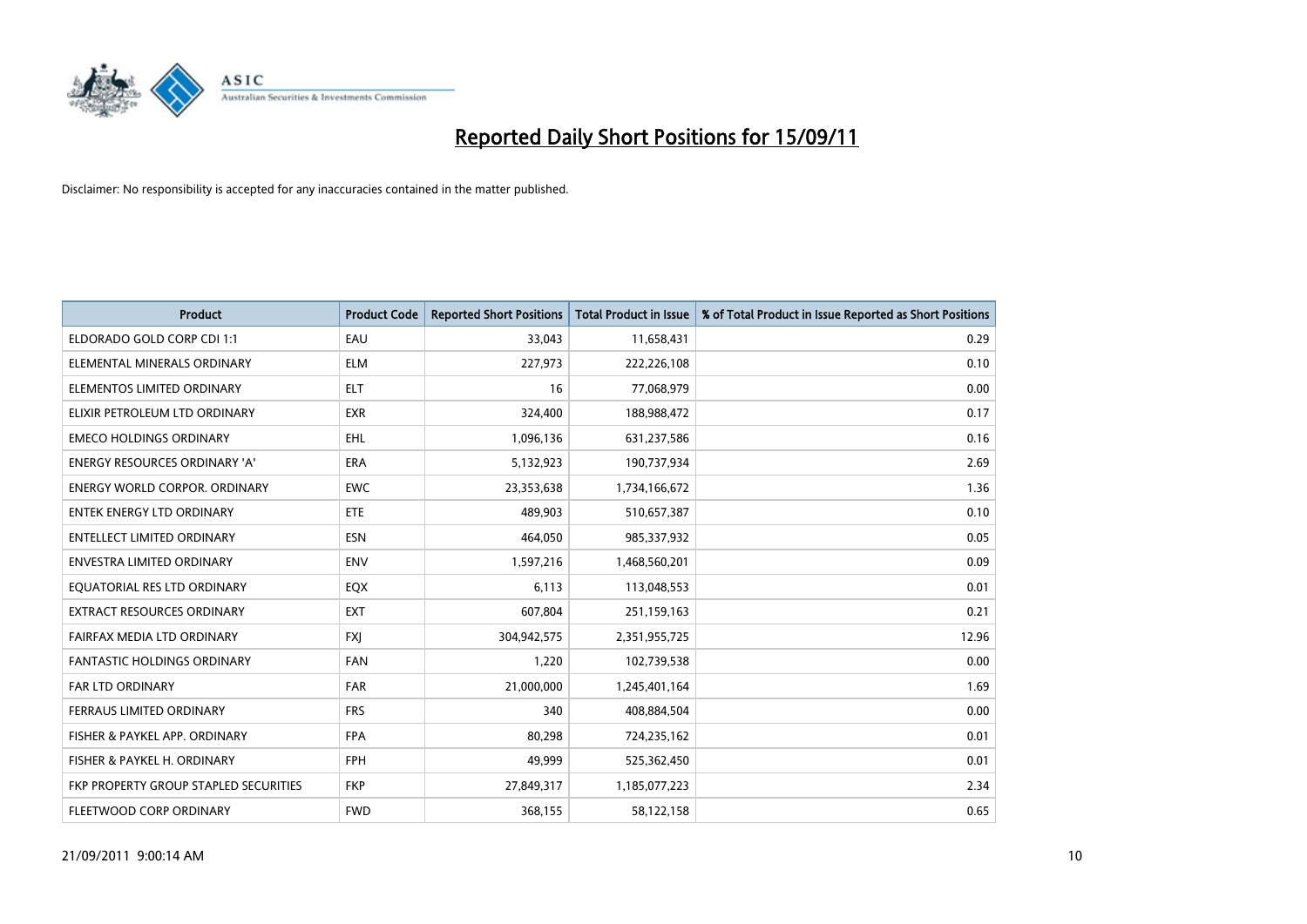

| <b>Product</b>                       | <b>Product Code</b> | <b>Reported Short Positions</b> | Total Product in Issue | % of Total Product in Issue Reported as Short Positions |
|--------------------------------------|---------------------|---------------------------------|------------------------|---------------------------------------------------------|
| FLETCHER BUILDING ORDINARY           | <b>FBU</b>          | 8,376,126                       | 678,573,570            | 1.23                                                    |
| FLEXIGROUP LIMITED ORDINARY          | <b>FXL</b>          | 56,335                          | 276,292,173            | 0.01                                                    |
| <b>FLIGHT CENTRE ORDINARY</b>        | <b>FLT</b>          | 4,810,696                       | 99,967,920             | 4.81                                                    |
| FLINDERS MINES LTD ORDINARY          | <b>FMS</b>          | 21,134,425                      | 1,820,839,571          | 1.15                                                    |
| <b>FORGE GROUP LIMITED ORDINARY</b>  | FGE                 | 133,829                         | 83,429,014             | 0.15                                                    |
| FORTE ENERGY NL ORDINARY             | <b>FTE</b>          | 2,667,039                       | 695,589,311            | 0.38                                                    |
| FORTESCUE METALS GRP ORDINARY        | <b>FMG</b>          | 58,866,861                      | 3,113,648,659          | 1.84                                                    |
| <b>FOSTER'S GROUP ORDINARY</b>       | FGL                 | 9,602,897                       | 1,940,894,542          | 0.47                                                    |
| FTD CORPORATION ORDINARY             | <b>FTD</b>          | 8,088                           | 36,474,593             | 0.02                                                    |
| <b>FUNTASTIC LIMITED ORDINARY</b>    | <b>FUN</b>          | 322,528                         | 340,997,682            | 0.09                                                    |
| <b>G.U.D. HOLDINGS ORDINARY</b>      | GUD                 | 428,324                         | 69,089,611             | 0.60                                                    |
| <b>GALAXY RESOURCES ORDINARY</b>     | GXY                 | 2,339,536                       | 323,327,000            | 0.72                                                    |
| <b>GEODYNAMICS LIMITED ORDINARY</b>  | GDY                 | 127,382                         | 337,084,174            | 0.04                                                    |
| <b>GINDALBIE METALS LTD ORDINARY</b> | <b>GBG</b>          | 29,369,406                      | 1,135,565,349          | 2.59                                                    |
| <b>GLOBAL MINING ORDINARY</b>        | <b>GMI</b>          | 8,951                           | 184,894,556            | 0.00                                                    |
| <b>GLOUCESTER COAL ORDINARY</b>      | GCL                 | 1,066,418                       | 202,905,967            | 0.52                                                    |
| <b>GME RESOURCES LTD ORDINARY</b>    | <b>GME</b>          | 800                             | 322,635,902            | 0.00                                                    |
| <b>GOLD ONE INT LTD ORDINARY</b>     | GDO                 | 28,000                          | 809,003,092            | 0.00                                                    |
| <b>GOLDEN WEST RESOURCE ORDINARY</b> | <b>GWR</b>          | 1,617                           | 192,082,567            | 0.00                                                    |
| <b>GOODMAN FIELDER. ORDINARY</b>     | GFF                 | 45,875,539                      | 1,380,386,438          | 3.29                                                    |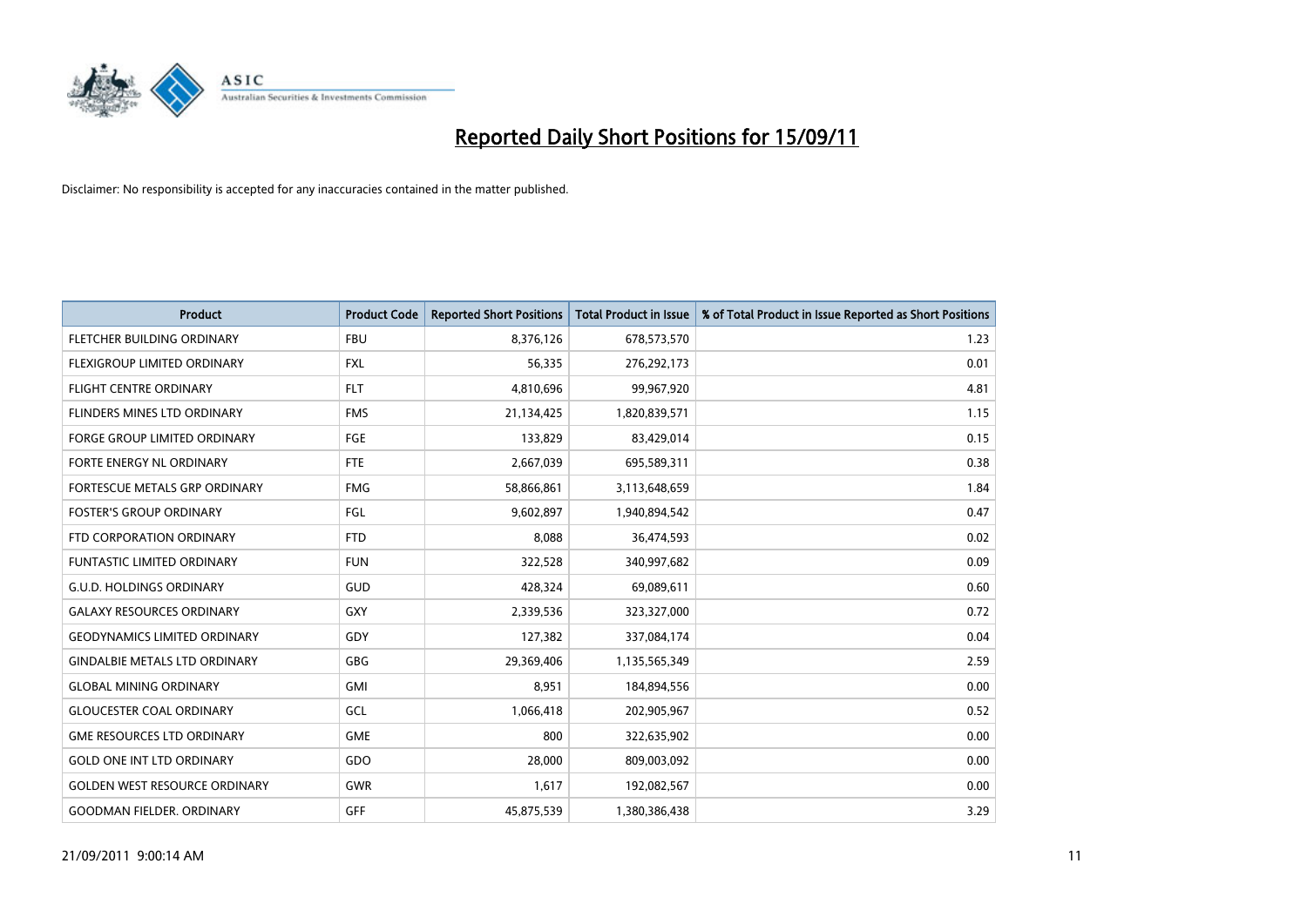

| <b>Product</b>                            | <b>Product Code</b> | <b>Reported Short Positions</b> | <b>Total Product in Issue</b> | % of Total Product in Issue Reported as Short Positions |
|-------------------------------------------|---------------------|---------------------------------|-------------------------------|---------------------------------------------------------|
| <b>GOODMAN GROUP STAPLED US PROHIBIT.</b> | <b>GMG</b>          | 29,518,460                      | 7,394,607,411                 | 0.39                                                    |
| <b>GPT GROUP STAPLED SEC.</b>             | <b>GPT</b>          | 14,579,168                      | 1,838,622,151                 | 0.78                                                    |
| <b>GRAINCORP LIMITED A CLASS ORDINARY</b> | <b>GNC</b>          | 1,128,668                       | 198,318,900                   | 0.55                                                    |
| <b>GRANGE RESOURCES. ORDINARY</b>         | <b>GRR</b>          | 275,437                         | 1,153,937,134                 | 0.02                                                    |
| <b>GREENCAP LIMITED ORDINARY</b>          | GCG                 |                                 | 262,515,385                   | 0.00                                                    |
| <b>GREENLAND MIN EN LTD ORDINARY</b>      | GGG                 | 2,177,244                       | 410,407,582                   | 0.53                                                    |
| <b>GRYPHON MINERALS LTD ORDINARY</b>      | GRY                 | 2,052,876                       | 299,922,058                   | 0.67                                                    |
| <b>GUILDFORD COAL LTD ORDINARY</b>        | <b>GUF</b>          | 2,652,100                       | 217,469,617                   | 1.21                                                    |
| <b>GUINNESS PEAT GROUP. CDI 1:1</b>       | <b>GPG</b>          | 54                              | 263,854,286                   | 0.00                                                    |
| <b>GUNNS LIMITED ORDINARY</b>             | <b>GNS</b>          | 69,719,881                      | 848,401,559                   | 8.22                                                    |
| <b>GWA GROUP LTD ORDINARY</b>             | <b>GWA</b>          | 8,685,572                       | 301,525,014                   | 2.86                                                    |
| <b>HARVEY NORMAN ORDINARY</b>             | <b>HVN</b>          | 58,313,329                      | 1,062,316,784                 | 5.48                                                    |
| HASTIE GROUP LIMITED ORDINARY             | <b>HST</b>          | 2,626,991                       | 1,369,040,011                 | 0.19                                                    |
| HASTINGS DIVERSIFIED STAPLED SECURITY     | <b>HDF</b>          | 3,232,257                       | 530,001,072                   | 0.61                                                    |
| <b>HEARTWARE INT INC CDI 35:1</b>         | <b>HIN</b>          | 272,008                         | 48,598,550                    | 0.56                                                    |
| <b>HENDERSON GROUP CDI 1:1</b>            | <b>HGG</b>          | 9,696,269                       | 634,945,708                   | 1.53                                                    |
| HFA HOLDINGS LIMITED ORDINARY             | <b>HFA</b>          | 455,023                         | 117,332,831                   | 0.38                                                    |
| HIGHLANDS PACIFIC ORDINARY                | <b>HIG</b>          | 2,605,212                       | 686,082,148                   | 0.38                                                    |
| HILLGROVE RES LTD ORDINARY                | <b>HGO</b>          | 1,594,510                       | 793,698,575                   | 0.20                                                    |
| HILLS HOLDINGS LTD ORDINARY               | <b>HIL</b>          | 6,544,817                       | 249,139,016                   | 2.62                                                    |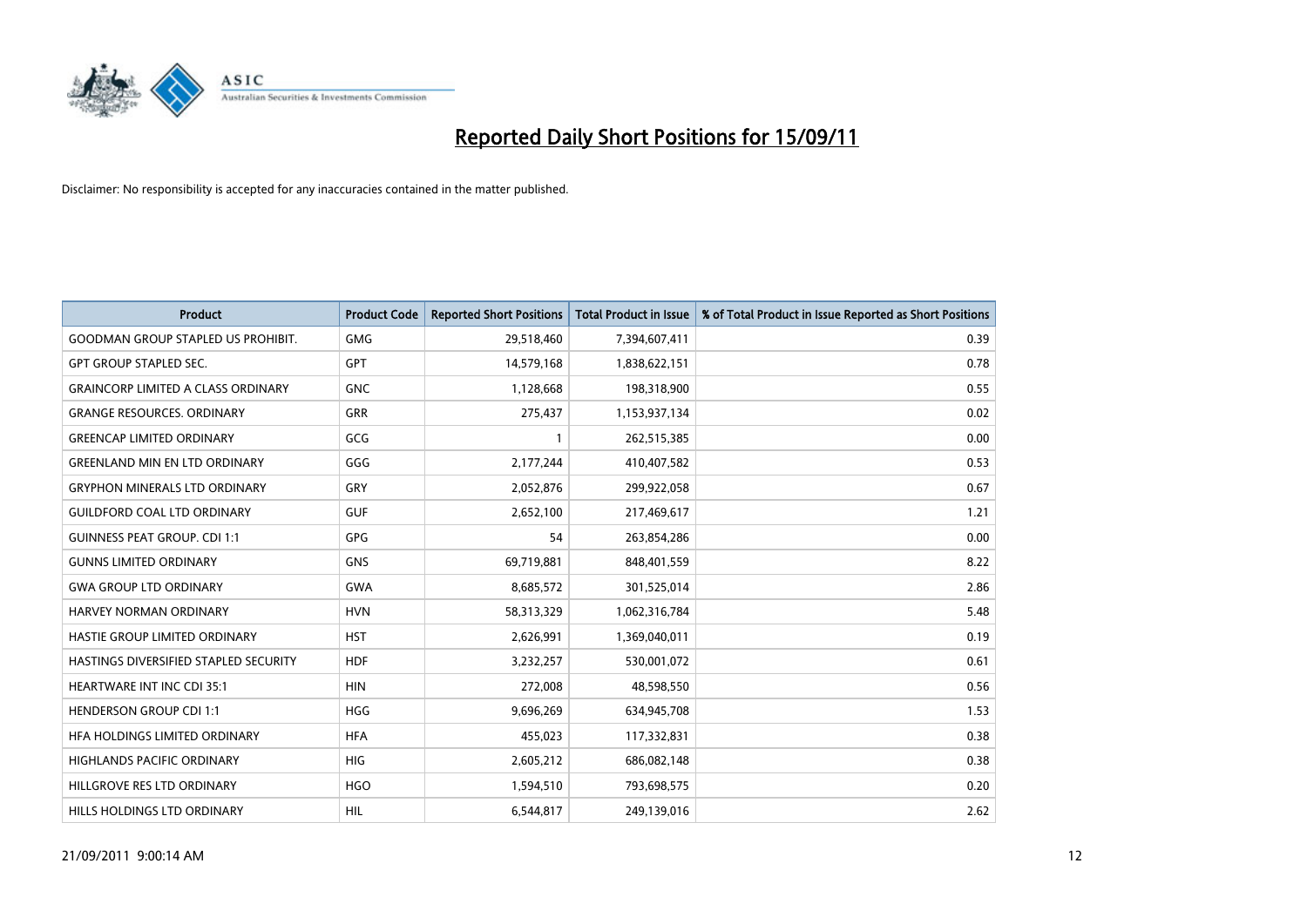

| <b>Product</b>                                | <b>Product Code</b> | <b>Reported Short Positions</b> | <b>Total Product in Issue</b> | % of Total Product in Issue Reported as Short Positions |
|-----------------------------------------------|---------------------|---------------------------------|-------------------------------|---------------------------------------------------------|
| HORIZON OIL LIMITED ORDINARY                  | <b>HZN</b>          | 13,457,175                      | 1,130,811,515                 | 1.18                                                    |
| HUNNU COAL LIMITED ORDINARY                   | <b>HUN</b>          | 28,408                          | 216,565,002                   | 0.01                                                    |
| <b>ICON ENERGY LIMITED ORDINARY</b>           | <b>ICN</b>          | 3,910                           | 469,301,394                   | 0.00                                                    |
| <b>IINET LIMITED ORDINARY</b>                 | <b>IIN</b>          | 1,309,327                       | 152,169,119                   | 0.87                                                    |
| <b>ILUKA RESOURCES ORDINARY</b>               | ILU                 | 5,785,113                       | 418,700,517                   | 1.36                                                    |
| <b>IMDEX LIMITED ORDINARY</b>                 | <b>IMD</b>          | 84,787                          | 203,405,935                   | 0.04                                                    |
| IMF (AUSTRALIA) LTD ORDINARY                  | <b>IMF</b>          | 329,808                         | 123,828,193                   | 0.26                                                    |
| IMX RESOURCES LTD ORDINARY                    | <b>IXR</b>          | 20,000                          | 262,612,803                   | 0.01                                                    |
| <b>INCITEC PIVOT ORDINARY</b>                 | IPL                 | 2,428,390                       | 1,628,730,107                 | 0.13                                                    |
| <b>INDEPENDENCE GROUP ORDINARY</b>            | <b>IGO</b>          | 2,300,089                       | 202,907,135                   | 1.13                                                    |
| INDOPHIL RESOURCES ORDINARY                   | <b>IRN</b>          | 1,318,632                       | 995,437,860                   | 0.12                                                    |
| INDUSTREA LIMITED ORDINARY                    | IDL                 | 1,571,658                       | 364,733,566                   | 0.42                                                    |
| <b>INFIGEN ENERGY STAPLED SECURITIES</b>      | <b>IFN</b>          | 12,656,663                      | 762,265,972                   | 1.67                                                    |
| ING RE COM GROUP STAPLED SECURITIES           | ILF                 | 9,075                           | 441,029,194                   | 0.00                                                    |
| INSURANCE AUSTRALIA ORDINARY                  | IAG                 | 12,083,957                      | 2,079,034,021                 | 0.58                                                    |
| INT GOLDFIELDS LTD ORDINARY                   | <b>IGS</b>          | 9,042,682                       | 571,520,386                   | 1.58                                                    |
| <b>INTEGRA MINING LTD, ORDINARY</b>           | <b>IGR</b>          | 5,668,112                       | 843,493,881                   | 0.66                                                    |
| <b>INTREPID MINES ORDINARY</b>                | <b>IAU</b>          | 1,193,806                       | 522,312,291                   | 0.21                                                    |
| <b>INVESTA OFFICE FUND STAPLED SECURITIES</b> | <b>IOF</b>          | 8,835,603                       | 2,729,071,212                 | 0.31                                                    |
| <b>INVOCARE LIMITED ORDINARY</b>              | <b>IVC</b>          | 1,227,182                       | 107,912,897                   | 1.14                                                    |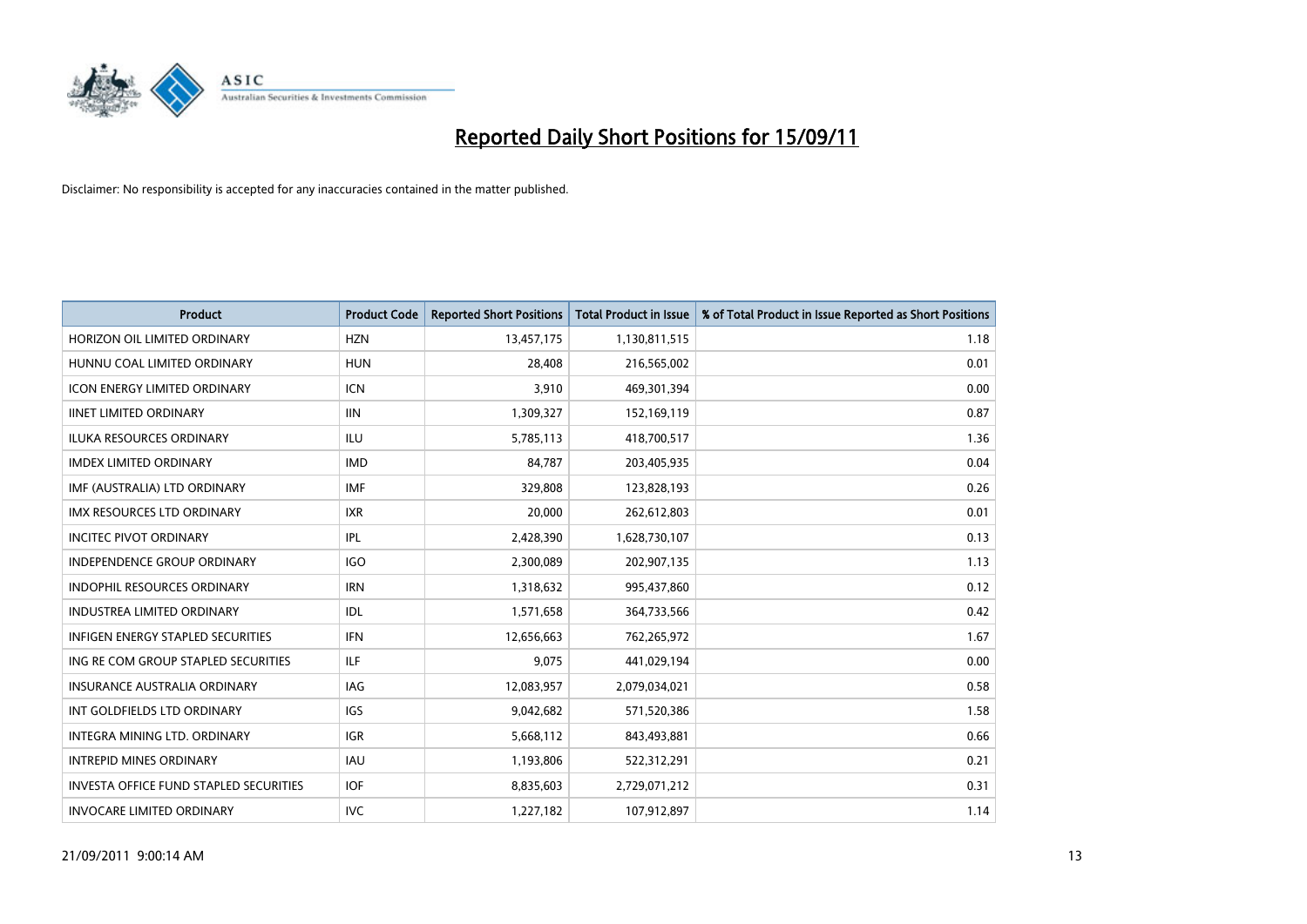

| <b>Product</b>                            | <b>Product Code</b> | <b>Reported Short Positions</b> | Total Product in Issue | % of Total Product in Issue Reported as Short Positions |
|-------------------------------------------|---------------------|---------------------------------|------------------------|---------------------------------------------------------|
| <b>ION LIMITED ORDINARY</b>               | <b>ION</b>          | 164,453                         | 256,365,105            | 0.06                                                    |
| <b>IOOF HOLDINGS LTD ORDINARY</b>         | IFL                 | 919,061                         | 229,794,395            | 0.39                                                    |
| <b>IPROPERTY GROUP LTD ORDINARY</b>       | <b>IPP</b>          | 1.500                           | 169,527,776            | 0.00                                                    |
| IRESS MARKET TECH. ORDINARY               | <b>IRE</b>          | 1,937,712                       | 127,036,010            | 1.50                                                    |
| <b>IRON ORE HOLDINGS ORDINARY</b>         | <b>IOH</b>          | 20,025                          | 166,087,005            | 0.01                                                    |
| ISHARES MSCI AUS 200 ISHARES MSCI AUS 200 | IOZ                 | 73,930                          | 2,400,836              | 3.08                                                    |
| ISHARES MSCI EM MKTS CDI 1:1              | <b>IEM</b>          | 18,083                          | 425,700,000            | 0.00                                                    |
| ISHARES S&P 500 CDI 1:1                   | <b>IVV</b>          | 174                             | 116,350,000            | 0.00                                                    |
| ISHARES S&P HIGH DIV ISHARES S&P HIGH DIV | <b>IHD</b>          | 74,823                          | 2,300,931              | 3.25                                                    |
| ISHARES SMALL ORDS ISHARES SMALL ORDS     | <b>ISO</b>          | 254,386                         | 3,901,916              | 6.52                                                    |
| IVANHOE AUSTRALIA ORDINARY                | <b>IVA</b>          | 462,822                         | 419,854,553            | 0.10                                                    |
| JAMES HARDIE INDUST CHESS DEPOSITARY INT  | <b>IHX</b>          | 29,137,363                      | 437,311,611            | 6.66                                                    |
| <b>JAMESON RESOURCES ORDINARY</b>         | JAL                 | 1,600,000                       | 95,828,865             | 1.67                                                    |
| <b>JB HI-FI LIMITED ORDINARY</b>          | <b>IBH</b>          | 20,465,110                      | 98,756,791             | 20.74                                                   |
| <b>KAGARA LTD ORDINARY</b>                | KZL                 | 11,699,617                      | 718,068,836            | 1.63                                                    |
| KANGAROO RES LTD ORDINARY                 | <b>KRL</b>          | 600,000                         | 3,434,430,012          | 0.02                                                    |
| KAROON GAS AUSTRALIA ORDINARY             | <b>KAR</b>          | 2,577,151                       | 221,420,769            | 1.16                                                    |
| KASBAH RESOURCES ORDINARY                 | KAS                 | 500                             | 364,262,596            | 0.00                                                    |
| KATHMANDU HOLD LTD ORDINARY               | <b>KMD</b>          | 1,677,958                       | 200,000,000            | 0.83                                                    |
| <b>KEYBRIDGE CAPITAL ORDINARY</b>         | <b>KBC</b>          | 7,999                           | 172,070,564            | 0.00                                                    |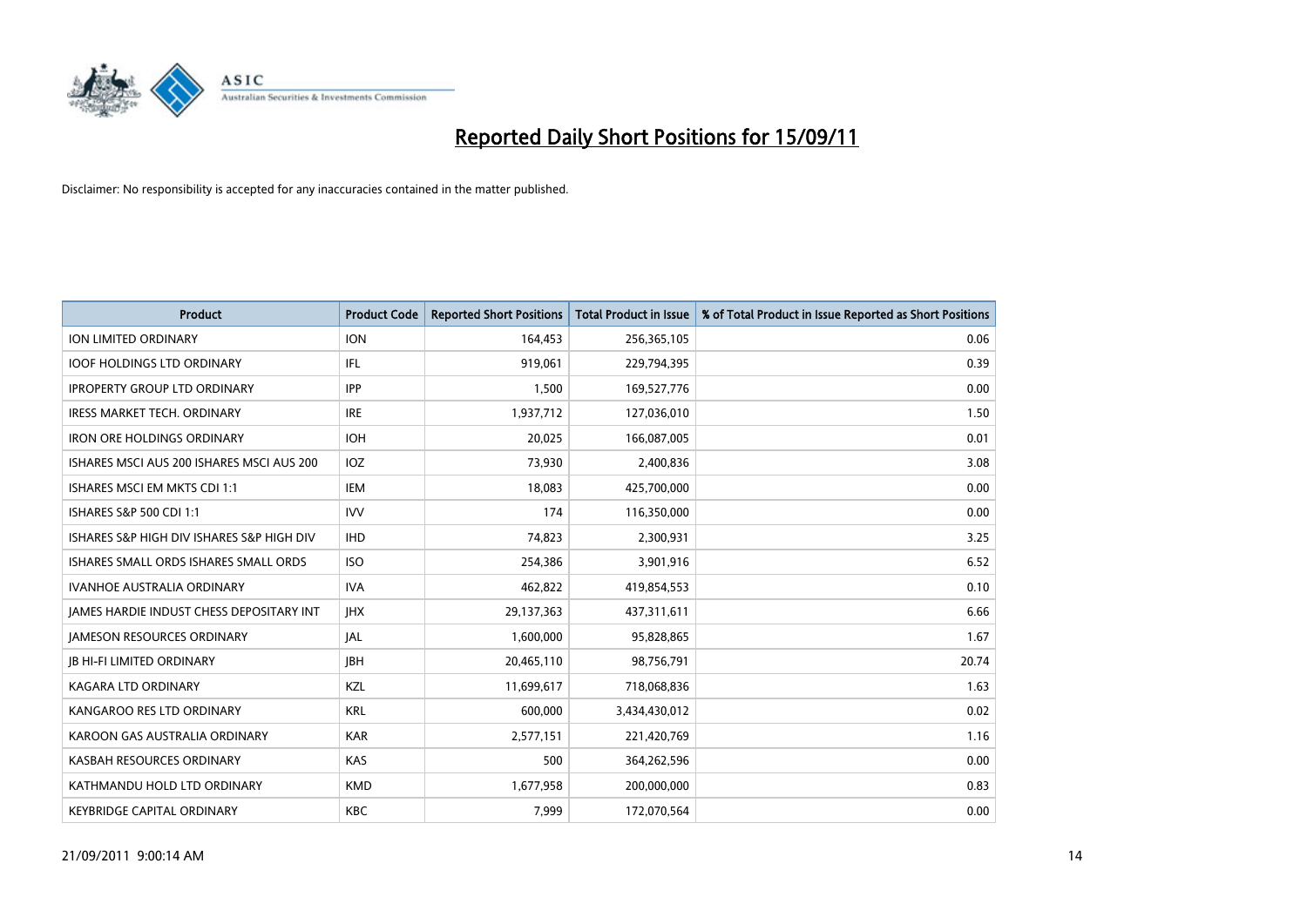

| <b>Product</b>                        | <b>Product Code</b> | <b>Reported Short Positions</b> | Total Product in Issue | % of Total Product in Issue Reported as Short Positions |
|---------------------------------------|---------------------|---------------------------------|------------------------|---------------------------------------------------------|
| KIMBERLEY METALS LTD ORDINARY         | <b>KBL</b>          | 1,820                           | 164,752,978            | 0.00                                                    |
| KINGSGATE CONSOLID. ORDINARY          | <b>KCN</b>          | 2,801,413                       | 135,479,823            | 2.06                                                    |
| KINGSROSE MINING LTD ORDINARY         | <b>KRM</b>          | 619,711                         | 267, 123, 726          | 0.23                                                    |
| LEIGHTON HOLDINGS ORDINARY            | LEI                 | 10,384,091                      | 336,515,596            | 3.08                                                    |
| LEND LEASE GROUP UNIT/ORD STAPLED     | <b>LLC</b>          | 3,267,834                       | 570,915,669            | 0.58                                                    |
| LINC ENERGY LTD ORDINARY              | <b>LNC</b>          | 6,254,446                       | 503,418,900            | 1.23                                                    |
| LIQUEFIED NATURAL ORDINARY            | <b>LNG</b>          | 371,016                         | 267,699,015            | 0.14                                                    |
| LYNAS CORPORATION ORDINARY            | <b>LYC</b>          | 72,478,359                      | 1,713,846,913          | 4.24                                                    |
| M2 TELECOMMUNICATION ORDINARY         | <b>MTU</b>          | 62,665                          | 123,731,285            | 0.05                                                    |
| <b>MACA LIMITED ORDINARY</b>          | <b>MLD</b>          | 78,330                          | 150,000,000            | 0.05                                                    |
| MACARTHUR COAL ORDINARY               | <b>MCC</b>          | 685,335                         | 302,092,343            | 0.22                                                    |
| <b>MACMAHON HOLDINGS ORDINARY</b>     | <b>MAH</b>          | 5,593,135                       | 738,631,705            | 0.77                                                    |
| MACO ATLAS ROADS GRP ORDINARY STAPLED | <b>MQA</b>          | 10,685,827                      | 464,279,594            | 2.29                                                    |
| MACQUARIE GROUP LTD ORDINARY          | <b>MOG</b>          | 5,173,980                       | 348,285,032            | 1.48                                                    |
| MAP GROUP STAPLED US PROHIBIT.        | <b>MAP</b>          | 6,125,018                       | 1,861,210,782          | 0.31                                                    |
| MATRIX C & E LTD ORDINARY             | <b>MCE</b>          | 345,939                         | 77,081,507             | 0.45                                                    |
| MCMILLAN SHAKESPEARE ORDINARY         | <b>MMS</b>          | 99,045                          | 68,276,977             | 0.14                                                    |
| MCPHERSON'S LTD ORDINARY              | <b>MCP</b>          | 294,474                         | 72,401,758             | 0.41                                                    |
| MEDUSA MINING LTD ORDINARY            | <b>MML</b>          | 1,156,155                       | 188,233,911            | 0.61                                                    |
| MELBOURNE IT LIMITED ORDINARY         | <b>MLB</b>          | 136.142                         | 80,662,621             | 0.17                                                    |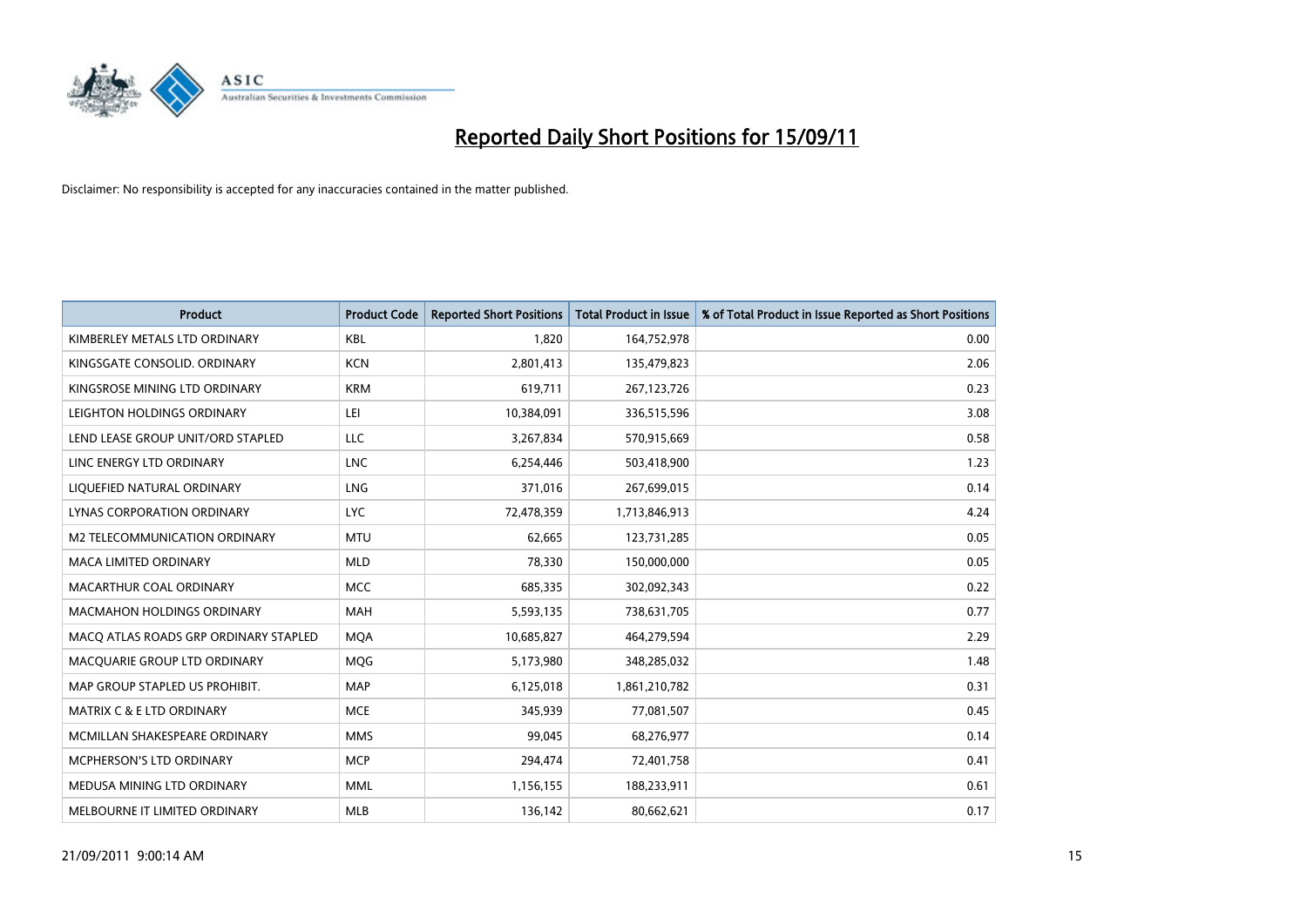

| <b>Product</b>                  | <b>Product Code</b> | <b>Reported Short Positions</b> | Total Product in Issue | % of Total Product in Issue Reported as Short Positions |
|---------------------------------|---------------------|---------------------------------|------------------------|---------------------------------------------------------|
| MEO AUSTRALIA LTD ORDINARY      | <b>MEO</b>          | 1,818,800                       | 539,913,260            | 0.34                                                    |
| <b>MERMAID MARINE ORDINARY</b>  | <b>MRM</b>          | 1,740,964                       | 216,056,075            | 0.78                                                    |
| MESOBLAST LIMITED ORDINARY      | <b>MSB</b>          | 5,038,676                       | 280,425,258            | 1.80                                                    |
| METALS X LIMITED ORDINARY       | <b>MLX</b>          | 326,940                         | 1,348,673,470          | 0.03                                                    |
| METCASH LIMITED ORDINARY        | <b>MTS</b>          | 33,573,683                      | 770,720,699            | 4.35                                                    |
| METGASCO LIMITED ORDINARY       | <b>MEL</b>          | 351,129                         | 337,396,221            | 0.10                                                    |
| METMINCO LIMITED ORDINARY       | <b>MNC</b>          | 1,207,822                       | 1,462,616,146          | 0.09                                                    |
| METROCOAL LIMITED ORDINARY      | <b>MTE</b>          | 300,000                         | 98,773,663             | 0.30                                                    |
| MHM METALS LIMITED ORDINARY     | <b>MHM</b>          | 199,758                         | 102,252,570            | 0.20                                                    |
| MICLYN EXP OFFSHR ORDINARY      | <b>MIO</b>          | 641,345                         | 274,618,684            | 0.23                                                    |
| MINARA RESOURCES ORDINARY       | <b>MRE</b>          | 9,912,049                       | 1,169,424,487          | 0.85                                                    |
| MINCOR RESOURCES NL ORDINARY    | <b>MCR</b>          | 1,509,553                       | 198,360,804            | 0.75                                                    |
| MINEMAKERS LIMITED ORDINARY     | <b>MAK</b>          | 44.227                          | 227,003,950            | 0.02                                                    |
| MINERAL DEPOSITS ORDINARY       | <b>MDL</b>          | 296,461                         | 83,538,786             | 0.35                                                    |
| MINERAL RESOURCES. ORDINARY     | <b>MIN</b>          | 864,214                         | 183,778,017            | 0.47                                                    |
| MINING PROJECTS ORDINARY        | <b>MPI</b>          | 22,200                          | 74,454,882             | 0.03                                                    |
| MIRABELA NICKEL LTD ORDINARY    | <b>MBN</b>          | 15,450,703                      | 491,781,237            | 3.15                                                    |
| MIRVAC GROUP STAPLED SECURITIES | <b>MGR</b>          | 37,102,644                      | 3,416,924,188          | 1.07                                                    |
| MOLOPO ENERGY LTD ORDINARY      | <b>MPO</b>          | 1,753,707                       | 245,579,810            | 0.71                                                    |
| MONADELPHOUS GROUP ORDINARY     | <b>MND</b>          | 733,555                         | 88,651,827             | 0.82                                                    |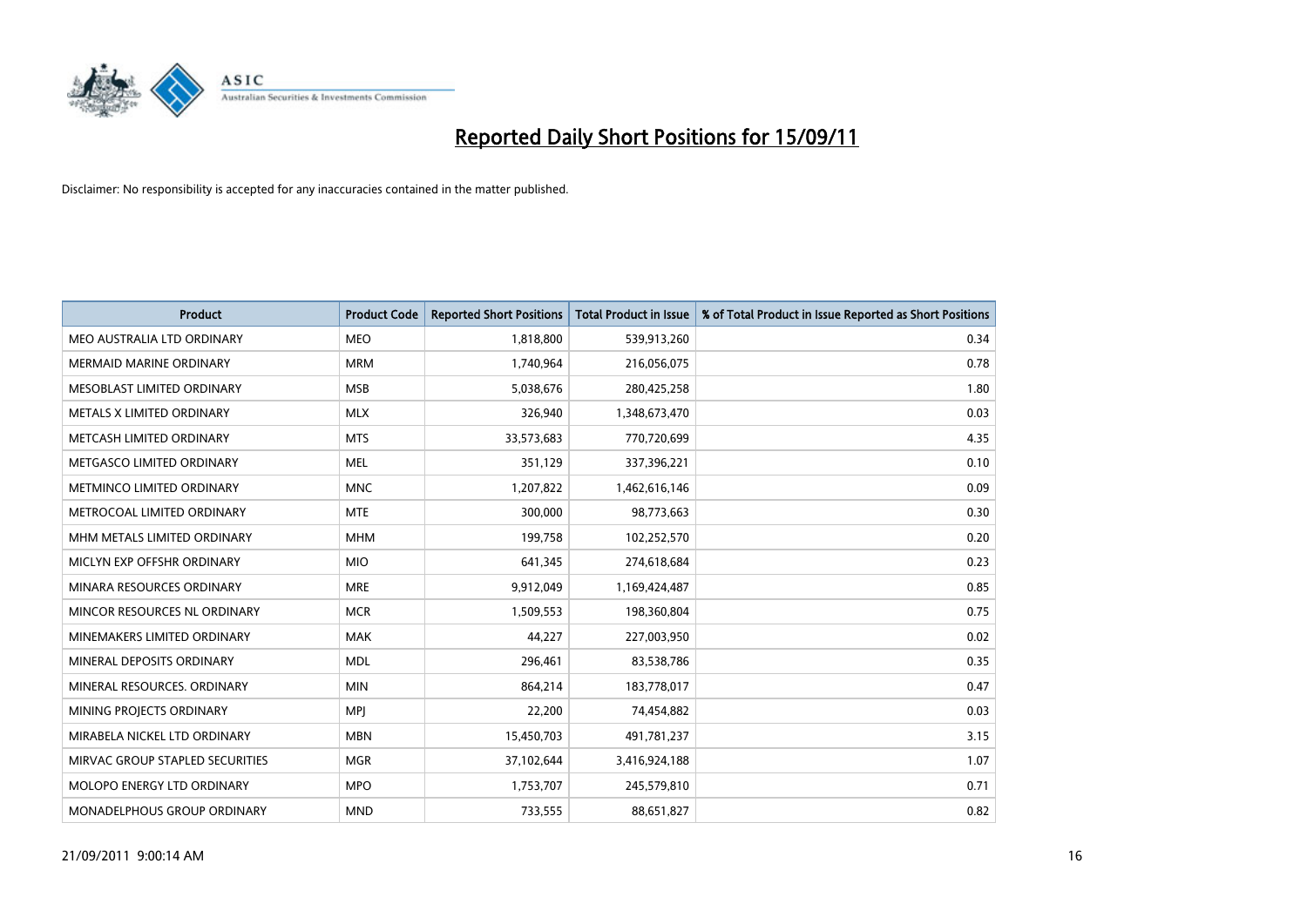

| <b>Product</b>                    | <b>Product Code</b> | <b>Reported Short Positions</b> | <b>Total Product in Issue</b> | % of Total Product in Issue Reported as Short Positions |
|-----------------------------------|---------------------|---------------------------------|-------------------------------|---------------------------------------------------------|
| MORTGAGE CHOICE LTD ORDINARY      | <b>MOC</b>          | 168,770                         | 119,948,255                   | 0.14                                                    |
| MOUNT GIBSON IRON ORDINARY        | <b>MGX</b>          | 12,257,945                      | 1,082,570,693                 | 1.10                                                    |
| MSF SUGAR LIMITED ORDINARY        | <b>MSF</b>          | 9,900                           | 69,165,378                    | 0.01                                                    |
| MULTIPLEX SITES SITES             | <b>MXUPA</b>        | 22                              | 4,500,000                     | 0.00                                                    |
| MURCHISON METALS LTD ORDINARY     | <b>MMX</b>          | 14,227,060                      | 437,354,555                   | 3.24                                                    |
| <b>MYER HOLDINGS LTD ORDINARY</b> | <b>MYR</b>          | 52,022,811                      | 583,147,884                   | 8.92                                                    |
| MYSTATE LIMITED ORDINARY          | <b>MYS</b>          | 49,107                          | 67,463,454                    | 0.07                                                    |
| NATIONAL AUST, BANK ORDINARY      | <b>NAB</b>          | 18,702,120                      | 2,201,147,145                 | 0.83                                                    |
| NATURAL FUEL LIMITED ORDINARY     | <b>NFL</b>          |                                 | 1,121,912                     | 0.00                                                    |
| NAVIGATOR RESOURCES ORDINARY      | <b>NAV</b>          | 500                             | 2,096,058,840                 | 0.00                                                    |
| NAVITAS LIMITED ORDINARY          | <b>NVT</b>          | 3,096,612                       | 375,230,115                   | 0.81                                                    |
| NEPTUNE MARINE ORDINARY           | <b>NMS</b>          | 182,253                         | 1,748,545,632                 | 0.01                                                    |
| NEW HOPE CORPORATION ORDINARY     | <b>NHC</b>          | 152,049                         | 830,230,549                   | 0.02                                                    |
| NEWCREST MINING ORDINARY          | <b>NCM</b>          | 2,466,870                       | 765,000,000                   | 0.30                                                    |
| NEWS CORP A NON-VOTING CDI        | <b>NWSLV</b>        | 3,269,550                       | 1,817,263,842                 | 0.18                                                    |
| NEWS CORP B VOTING CDI            | <b>NWS</b>          | 5,033,713                       | 798,520,953                   | 0.63                                                    |
| NEXBIS LIMITED ORDINARY           | <b>NBS</b>          | 63,733                          | 798,356,704                   | 0.01                                                    |
| NEXTDC LIMITED ORDINARY           | <b>NXT</b>          | 17,857                          | 112,104,986                   | 0.02                                                    |
| NEXUS ENERGY LIMITED ORDINARY     | <b>NXS</b>          | 3,454,094                       | 1,326,697,820                 | 0.25                                                    |
| NIB HOLDINGS LIMITED ORDINARY     | <b>NHF</b>          | 111,524                         | 466,733,110                   | 0.02                                                    |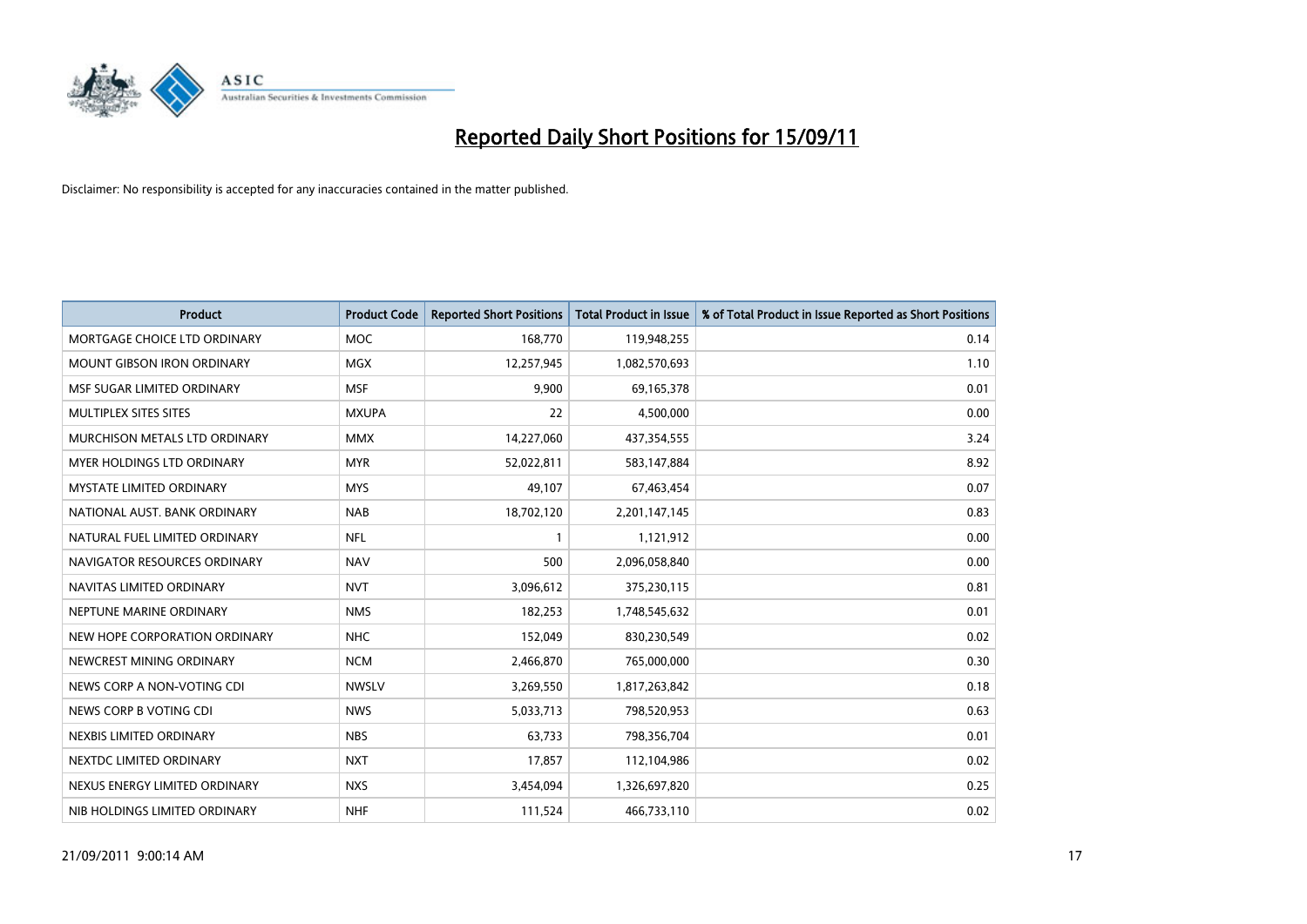

| <b>Product</b>                        | <b>Product Code</b> | <b>Reported Short Positions</b> | <b>Total Product in Issue</b> | % of Total Product in Issue Reported as Short Positions |
|---------------------------------------|---------------------|---------------------------------|-------------------------------|---------------------------------------------------------|
| NICK SCALI LIMITED ORDINARY           | <b>NCK</b>          | 40,846                          | 81,000,000                    | 0.05                                                    |
| NIDO PETROLEUM ORDINARY               | <b>NDO</b>          | 2,922,628                       | 1,389,163,151                 | 0.21                                                    |
| NOBLE MINERAL RES ORDINARY            | <b>NMG</b>          | 1,432,078                       | 460,306,067                   | 0.32                                                    |
| NORTHERN IRON LTD ORDINARY            | <b>NFE</b>          | 1,004,267                       | 336,084,863                   | 0.30                                                    |
| NRW HOLDINGS LIMITED ORDINARY         | <b>NWH</b>          | 556,616                         | 278,888,011                   | 0.18                                                    |
| NUCOAL RESOURCES NL ORDINARY          | <b>NCR</b>          | 74,700                          | 437,193,340                   | 0.02                                                    |
| NUFARM LIMITED ORDINARY               | <b>NUF</b>          | 4,759,665                       | 261,833,005                   | 1.83                                                    |
| OAKTON LIMITED ORDINARY               | <b>OKN</b>          | 646,558                         | 93,800,235                    | 0.68                                                    |
| OCEANAGOLD CORP. CHESS DEPOSITARY INT | OGC                 | 1,287,146                       | 262,600,385                   | 0.48                                                    |
| OCEANIA CAPITAL LTD ORDINARY          | <b>OCP</b>          | 2,606                           | 91,921,295                    | 0.00                                                    |
| OIL SEARCH LTD ORDINARY               | <b>OSH</b>          | 10,058,557                      | 1,320,648,378                 | 0.73                                                    |
| OM HOLDINGS LIMITED ORDINARY          | <b>OMH</b>          | 10,029,103                      | 504,105,150                   | 2.00                                                    |
| <b>ONESTEEL LIMITED ORDINARY</b>      | OST                 | 22,301,392                      | 1,338,106,652                 | 1.69                                                    |
| ORICA LIMITED ORDINARY                | <b>ORI</b>          | 2,156,775                       | 363,966,570                   | 0.57                                                    |
| ORIGIN ENERGY ORDINARY                | <b>ORG</b>          | 8,899,670                       | 1,065,449,259                 | 0.82                                                    |
| OROCOBRE LIMITED ORDINARY             | <b>ORE</b>          | 100,012                         | 103,195,029                   | 0.09                                                    |
| OROTONGROUP LIMITED ORDINARY          | <b>ORL</b>          | 175,386                         | 40,880,902                    | 0.42                                                    |
| OTTO ENERGY LIMITED ORDINARY          | <b>OEL</b>          | 109,204                         | 1,138,290,071                 | 0.01                                                    |
| OZ MINERALS ORDINARY                  | OZL                 | 7,302,803                       | 323,877,514                   | 2.25                                                    |
| <b>PACIFIC BRANDS ORDINARY</b>        | PBG                 | 9,439,640                       | 931,386,248                   | 1.01                                                    |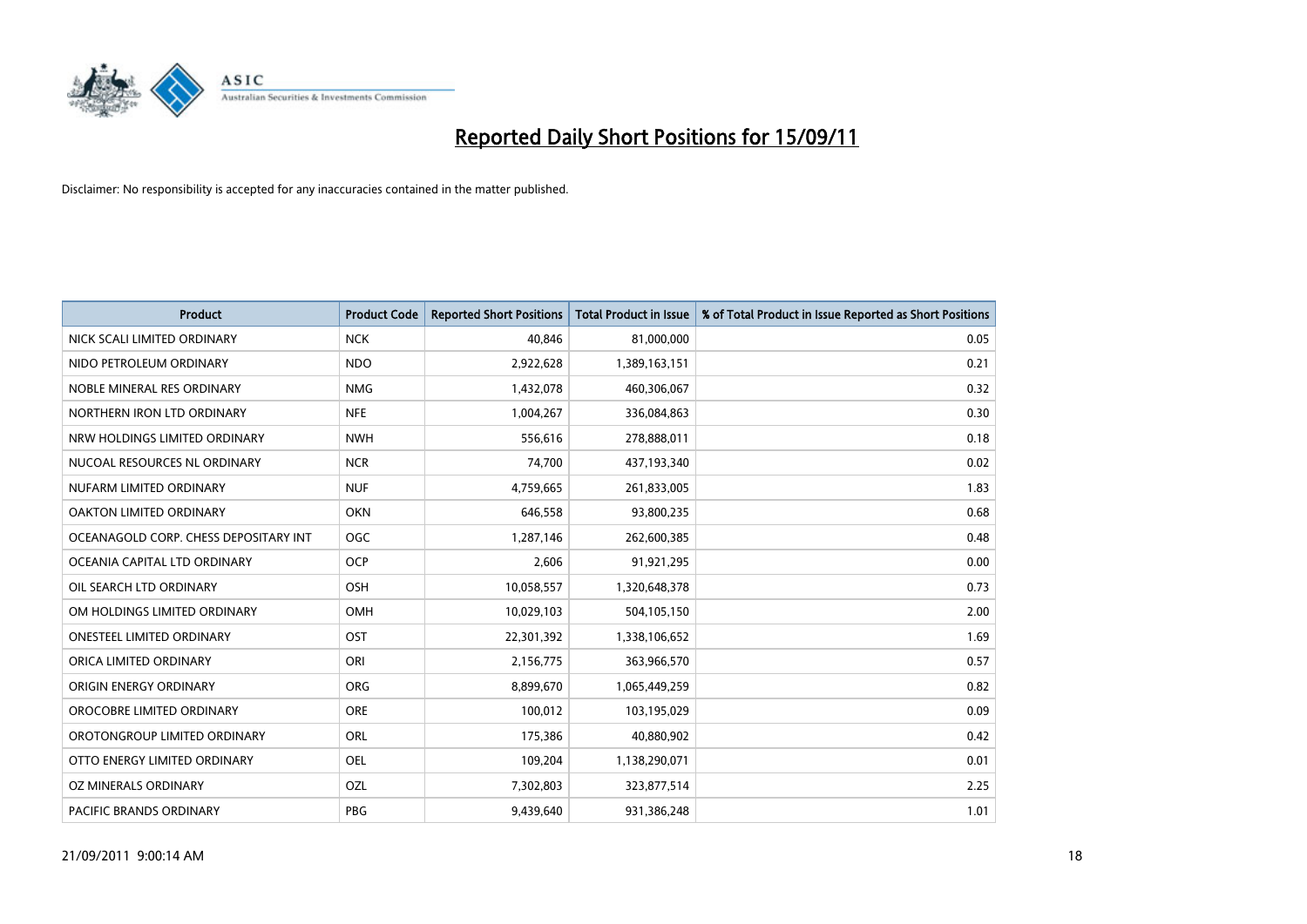

| <b>Product</b>                | <b>Product Code</b> | <b>Reported Short Positions</b> | Total Product in Issue | % of Total Product in Issue Reported as Short Positions |
|-------------------------------|---------------------|---------------------------------|------------------------|---------------------------------------------------------|
| PALADIN ENERGY LTD ORDINARY   | <b>PDN</b>          | 13,972,919                      | 778,525,732            | 1.78                                                    |
| PANAUST LIMITED ORDINARY      | PNA                 | 8,462,404                       | 593,867,443            | 1.41                                                    |
| PANORAMIC RESOURCES ORDINARY  | PAN                 | 1,505,367                       | 207,050,710            | 0.71                                                    |
| PAPERLINX LIMITED ORDINARY    | <b>PPX</b>          | 8,523,407                       | 609,280,761            | 1.41                                                    |
| PAPILLON RES LTD ORDINARY     | PIR                 | 510,324                         | 207,074,658            | 0.24                                                    |
| PATTIES FOODS LTD ORDINARY    | PFL                 |                                 | 138,989,223            | 0.00                                                    |
| PEAK RESOURCES ORDINARY       | <b>PEK</b>          | 103,783                         | 155,979,643            | 0.07                                                    |
| PEET LIMITED ORDINARY         | <b>PPC</b>          | 94,860                          | 318,038,544            | 0.02                                                    |
| PENINSULA ENERGY LTD ORDINARY | <b>PEN</b>          | 1,493,377                       | 2,125,490,443          | 0.07                                                    |
| PERILYA LIMITED ORDINARY      | PEM                 | 429,134                         | 526,075,563            | 0.09                                                    |
| PERPETUAL LIMITED ORDINARY    | <b>PPT</b>          | 3,084,256                       | 44,692,304             | 6.87                                                    |
| PERSEUS MINING LTD ORDINARY   | PRU                 | 3,089,314                       | 426,267,088            | 0.72                                                    |
| PETSEC ENERGY ORDINARY        | <b>PSA</b>          | 223,332                         | 231,283,622            | 0.10                                                    |
| PHARMAXIS LTD ORDINARY        | <b>PXS</b>          | 2,252,172                       | 229,116,309            | 0.98                                                    |
| PHOTON GROUP LTD ORDINARY     | PGA                 | 250,510                         | 1,540,886,866          | 0.02                                                    |
| PLATINUM ASSET ORDINARY       | <b>PTM</b>          | 8,510,543                       | 561,347,878            | 1.51                                                    |
| PLATINUM AUSTRALIA ORDINARY   | <b>PLA</b>          | 6,728,445                       | 417,130,039            | 1.62                                                    |
| PLATINUM CAPITAL LTD ORDINARY | <b>PMC</b>          |                                 | 165,728,416            | 0.00                                                    |
| PMP LIMITED ORDINARY          | PMP                 | 1,894                           | 329,879,212            | 0.00                                                    |
| PORT BOUVARD LIMITED ORDINARY | PBD                 | 6,754                           | 593,868,295            | 0.00                                                    |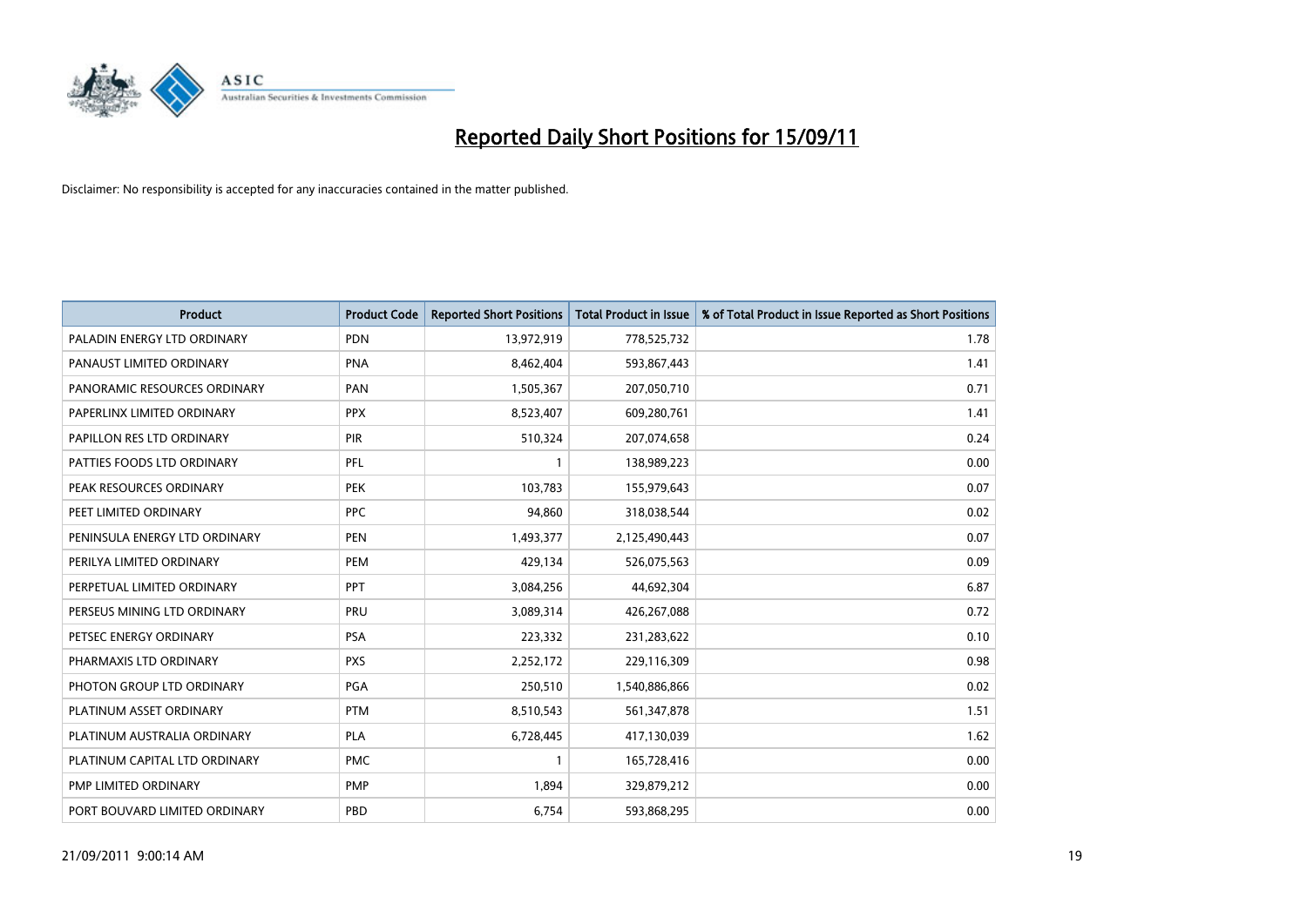

| <b>Product</b>                      | <b>Product Code</b> | <b>Reported Short Positions</b> | Total Product in Issue | % of Total Product in Issue Reported as Short Positions |
|-------------------------------------|---------------------|---------------------------------|------------------------|---------------------------------------------------------|
| PREMIER INVESTMENTS ORDINARY        | <b>PMV</b>          | 174,610                         | 155,062,831            | 0.11                                                    |
| PRIMA BIOMED LTD ORDINARY           | <b>PRR</b>          | 1,600,000                       | 1,007,342,939          | 0.16                                                    |
| PRIMARY HEALTH CARE ORDINARY        | <b>PRY</b>          | 9,867,296                       | 497,469,803            | 2.01                                                    |
| PRIME MEDIA GRP LTD ORDINARY        | <b>PRT</b>          | 19,105                          | 366,330,303            | 0.01                                                    |
| PROGEN PHARMACEUTIC ORDINARY        | <b>PGL</b>          | 151,596                         | 24,709,097             | 0.61                                                    |
| PROGRAMMED ORDINARY                 | <b>PRG</b>          | 739,804                         | 118,169,908            | 0.63                                                    |
| <b>PSIVIDA CORP CDI 1:1</b>         | <b>PVA</b>          | 16,878                          | 8,737,186              | 0.19                                                    |
| <b>QANTAS AIRWAYS ORDINARY</b>      | QAN                 | 32,897,530                      | 2,265,123,620          | 1.47                                                    |
| OBE INSURANCE GROUP ORDINARY        | <b>OBE</b>          | 30,436,616                      | 1,092,654,587          | 2.76                                                    |
| OR NATIONAL LIMITED ORDINARY        | <b>ORN</b>          | 22,444,484                      | 2,440,000,000          | 0.91                                                    |
| <b>QUBE LOGISTICS HLDG ORDINARY</b> | <b>QUB</b>          | 126,700                         | 801,927,594            | 0.01                                                    |
| RAMELIUS RESOURCES ORDINARY         | <b>RMS</b>          | 115,770                         | 291,767,215            | 0.04                                                    |
| RAMSAY HEALTH CARE ORDINARY         | <b>RHC</b>          | 1,120,478                       | 202,081,252            | 0.53                                                    |
| <b>RCR TOMLINSON ORDINARY</b>       | <b>RCR</b>          | 77,067                          | 132,010,172            | 0.06                                                    |
| <b>REA GROUP ORDINARY</b>           | <b>REA</b>          | 282,847                         | 130,401,680            | 0.22                                                    |
| <b>RECKON LIMITED ORDINARY</b>      | <b>RKN</b>          | 831,788                         | 133,384,060            | 0.62                                                    |
| <b>RED FORK ENERGY ORDINARY</b>     | <b>RFE</b>          | 7,696                           | 269,769,853            | 0.00                                                    |
| REDBANK ENERGY LTD ORDINARY         | AEJ                 | 19                              | 786,287                | 0.00                                                    |
| <b>REED RESOURCES LTD ORDINARY</b>  | <b>RDR</b>          | 309,221                         | 264,742,501            | 0.12                                                    |
| REGIS RESOURCES ORDINARY            | <b>RRL</b>          | 1,593,060                       | 433,353,680            | 0.37                                                    |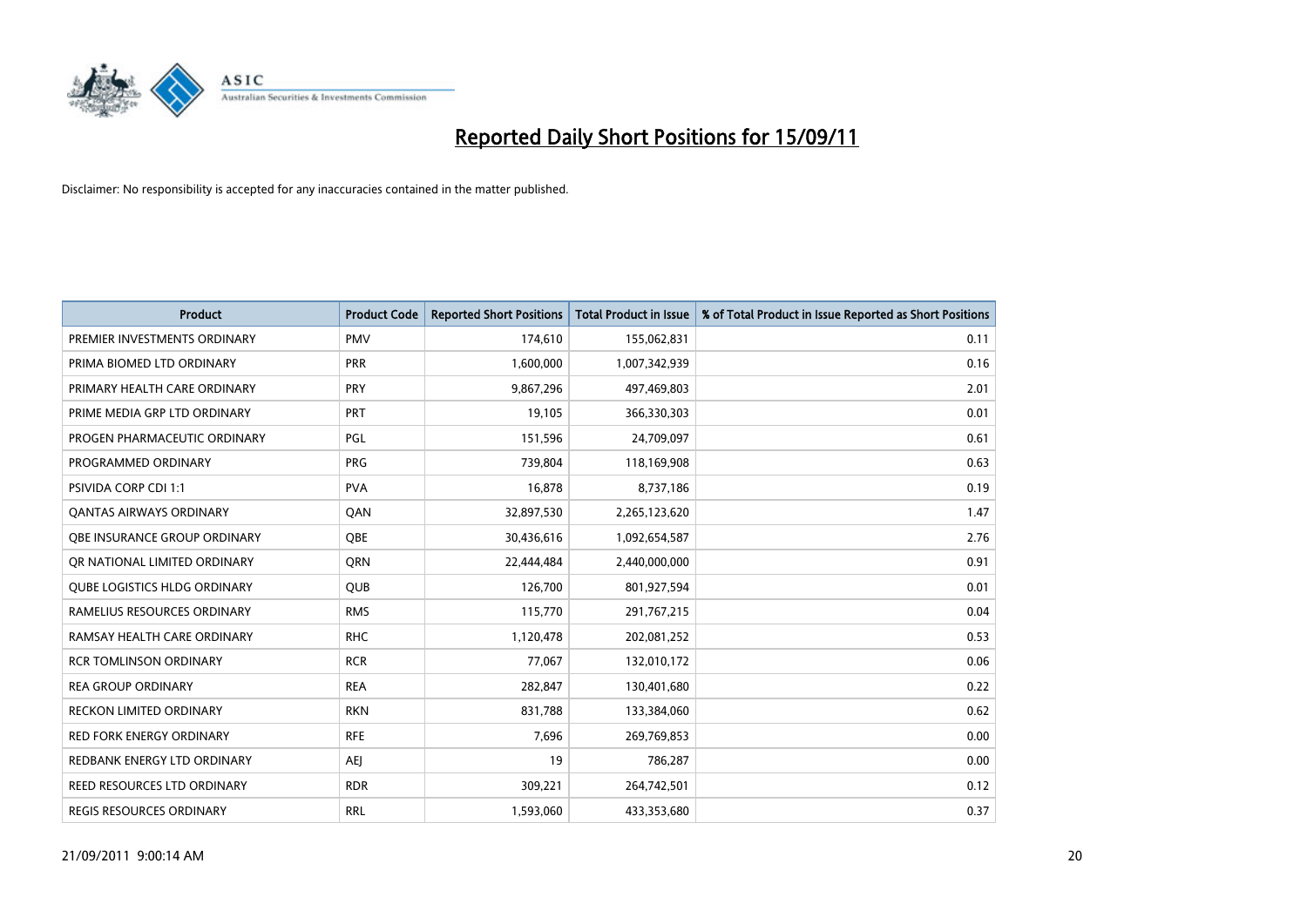

| <b>Product</b>                      | <b>Product Code</b> | <b>Reported Short Positions</b> | Total Product in Issue | % of Total Product in Issue Reported as Short Positions |
|-------------------------------------|---------------------|---------------------------------|------------------------|---------------------------------------------------------|
| RESMED INC CDI 10:1                 | <b>RMD</b>          | 5,887,149                       | 1,556,242,300          | 0.38                                                    |
| RESOLUTE MINING ORDINARY            | <b>RSG</b>          | 2,985,416                       | 467,810,508            | 0.64                                                    |
| <b>RESOURCE GENERATION ORDINARY</b> | <b>RES</b>          | 368,311                         | 262,895,652            | 0.14                                                    |
| RETAIL FOOD GROUP ORDINARY          | <b>RFG</b>          | 41,641                          | 108,151,283            | 0.04                                                    |
| REVERSE CORP LIMITED ORDINARY       | <b>REF</b>          | 25,141                          | 92,382,175             | 0.03                                                    |
| REX MINERALS LIMITED ORDINARY       | <b>RXM</b>          | 1,122,770                       | 153,635,519            | 0.73                                                    |
| <b>RHG LIMITED ORDINARY</b>         | <b>RHG</b>          | 1,607,042                       | 308,483,177            | 0.52                                                    |
| <b>RIALTO ENERGY ORDINARY</b>       | <b>RIA</b>          | 296,775                         | 375,006,264            | 0.08                                                    |
| RIDLEY CORPORATION ORDINARY         | <b>RIC</b>          | 509,655                         | 307,817,071            | 0.17                                                    |
| RIO TINTO LIMITED ORDINARY          | <b>RIO</b>          | 19,742,749                      | 435,758,720            | 4.54                                                    |
| RIVERCITY MOTORWAY STAPLED          | <b>RCY</b>          | 132,000                         | 957,010,115            | 0.01                                                    |
| ROBUST RESOURCES ORDINARY           | <b>ROL</b>          | 1,131,768                       | 84,944,097             | 1.34                                                    |
| ROC OIL COMPANY ORDINARY            | <b>ROC</b>          | 1,156,306                       | 713,254,560            | 0.16                                                    |
| ROYAL WOLF HOLDINGS ORDINARY        | <b>RWH</b>          | 60.000                          | 100,387,052            | 0.06                                                    |
| SAI GLOBAL LIMITED ORDINARY         | SAI                 | 1,395,113                       | 200,014,807            | 0.69                                                    |
| SALMAT LIMITED ORDINARY             | <b>SLM</b>          | 1,073,201                       | 159,784,049            | 0.67                                                    |
| SANDFIRE RESOURCES ORDINARY         | <b>SFR</b>          | 1,864,418                       | 149,919,969            | 1.24                                                    |
| <b>SANTOS LTD ORDINARY</b>          | <b>STO</b>          | 17,443,747                      | 878,131,190            | 1.96                                                    |
| SARACEN MINERAL ORDINARY            | SAR                 | 863,461                         | 492,251,415            | 0.17                                                    |
| SEDGMAN LIMITED ORDINARY            | <b>SDM</b>          | 383,450                         | 209,752,689            | 0.18                                                    |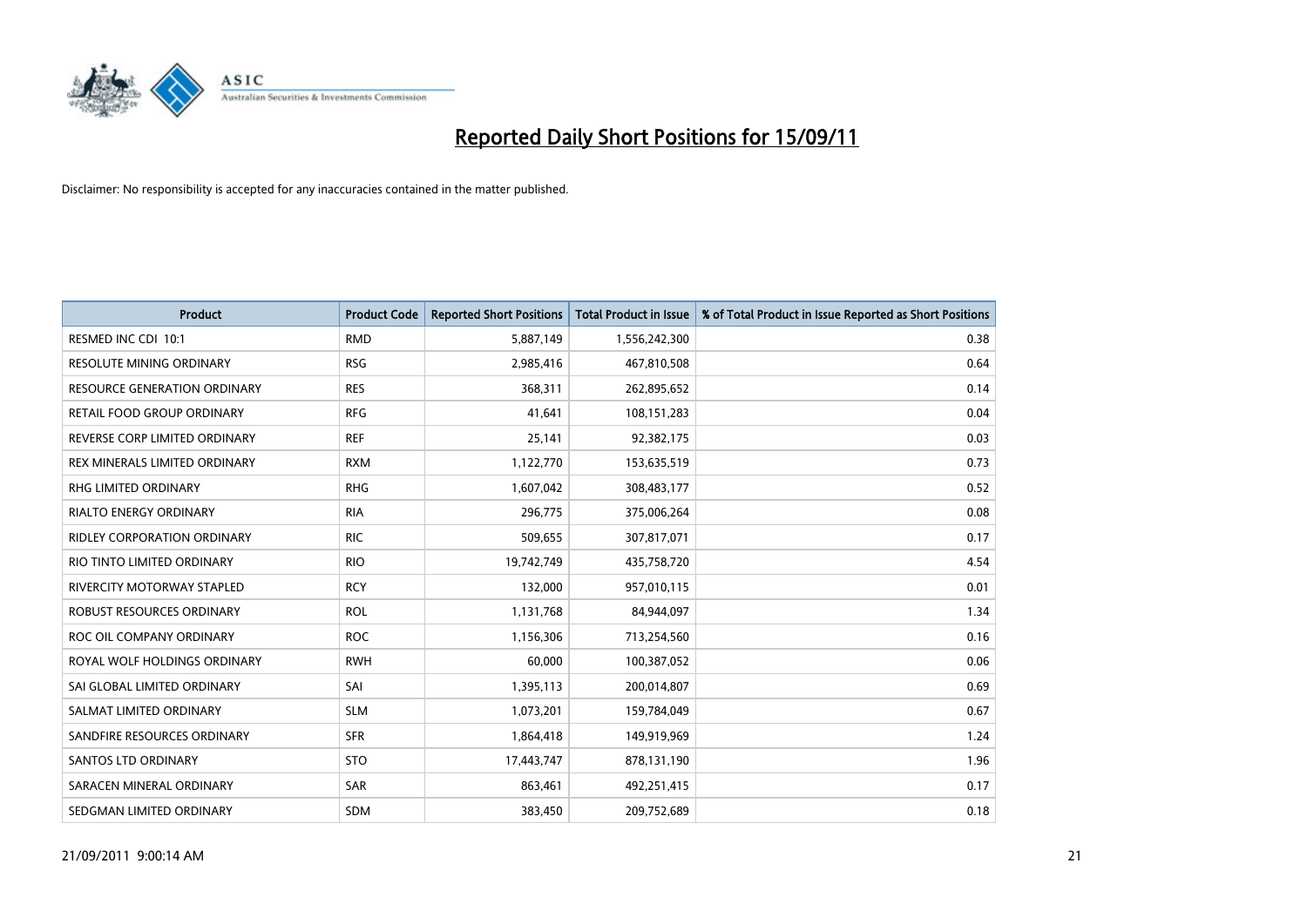

| <b>Product</b>                           | <b>Product Code</b> | <b>Reported Short Positions</b> | Total Product in Issue | % of Total Product in Issue Reported as Short Positions |
|------------------------------------------|---------------------|---------------------------------|------------------------|---------------------------------------------------------|
| SEEK LIMITED ORDINARY                    | <b>SEK</b>          | 18,137,393                      | 337,079,207            | 5.36                                                    |
| SELECT HARVESTS ORDINARY                 | <b>SHV</b>          | 411,889                         | 56,226,960             | 0.73                                                    |
| SENETAS CORPORATION ORDINARY             | <b>SEN</b>          | 756,999                         | 463,105,195            | 0.16                                                    |
| SENEX ENERGY LIMITED ORDINARY            | SXY                 | 400,000                         | 760,722,223            | 0.05                                                    |
| SERVCORP LIMITED ORDINARY                | SRV                 | 47,636                          | 98,440,807             | 0.05                                                    |
| SERVICE STREAM ORDINARY                  | <b>SSM</b>          | 344.663                         | 283,418,867            | 0.12                                                    |
| SEVEN GROUP HOLDINGS ORDINARY            | <b>SVW</b>          | 1,121,303                       | 306,410,281            | 0.36                                                    |
| SEVEN WEST MEDIA LTD ORDINARY            | <b>SWM</b>          | 1,494,357                       | 610,327,899            | 0.26                                                    |
| SIGMA PHARMACEUTICAL ORDINARY            | SIP                 | 13,089,350                      | 1,178,626,572          | 1.11                                                    |
| SILEX SYSTEMS ORDINARY                   | <b>SLX</b>          | 545,306                         | 170,133,997            | 0.32                                                    |
| SILVER LAKE RESOURCE ORDINARY            | <b>SLR</b>          | 64,575                          | 178,922,838            | 0.03                                                    |
| SIMS METAL MGMT LTD ORDINARY             | SGM                 | 2,755,011                       | 205,420,167            | 1.33                                                    |
| SINGAPORE TELECOMM. CHESS DEPOSITARY INT | SGT                 | 6,146,076                       | 168,828,658            | 3.64                                                    |
| SIRIUS RESOURCES NL ORDINARY             | <b>SIR</b>          | 82,500                          | 137,134,586            | 0.06                                                    |
| SKILLED GROUP LTD ORDINARY               | <b>SKE</b>          | 27,129                          | 233, 243, 776          | 0.01                                                    |
| SKY CITY ENTERTAIN, ORDINARY             | <b>SKC</b>          | 3.906                           | 576,958,340            | 0.00                                                    |
| <b>SKY NETWORK ORDINARY</b>              | <b>SKT</b>          | 1,000                           | 389,139,785            | 0.00                                                    |
| SMS MANAGEMENT. ORDINARY                 | <b>SMX</b>          | 134,227                         | 68,290,180             | 0.18                                                    |
| SONIC HEALTHCARE ORDINARY                | <b>SHL</b>          | 5,005,833                       | 389,969,875            | 1.29                                                    |
| SOUL PATTINSON (W.H) ORDINARY            | SOL                 | 18,577                          | 238,640,580            | 0.01                                                    |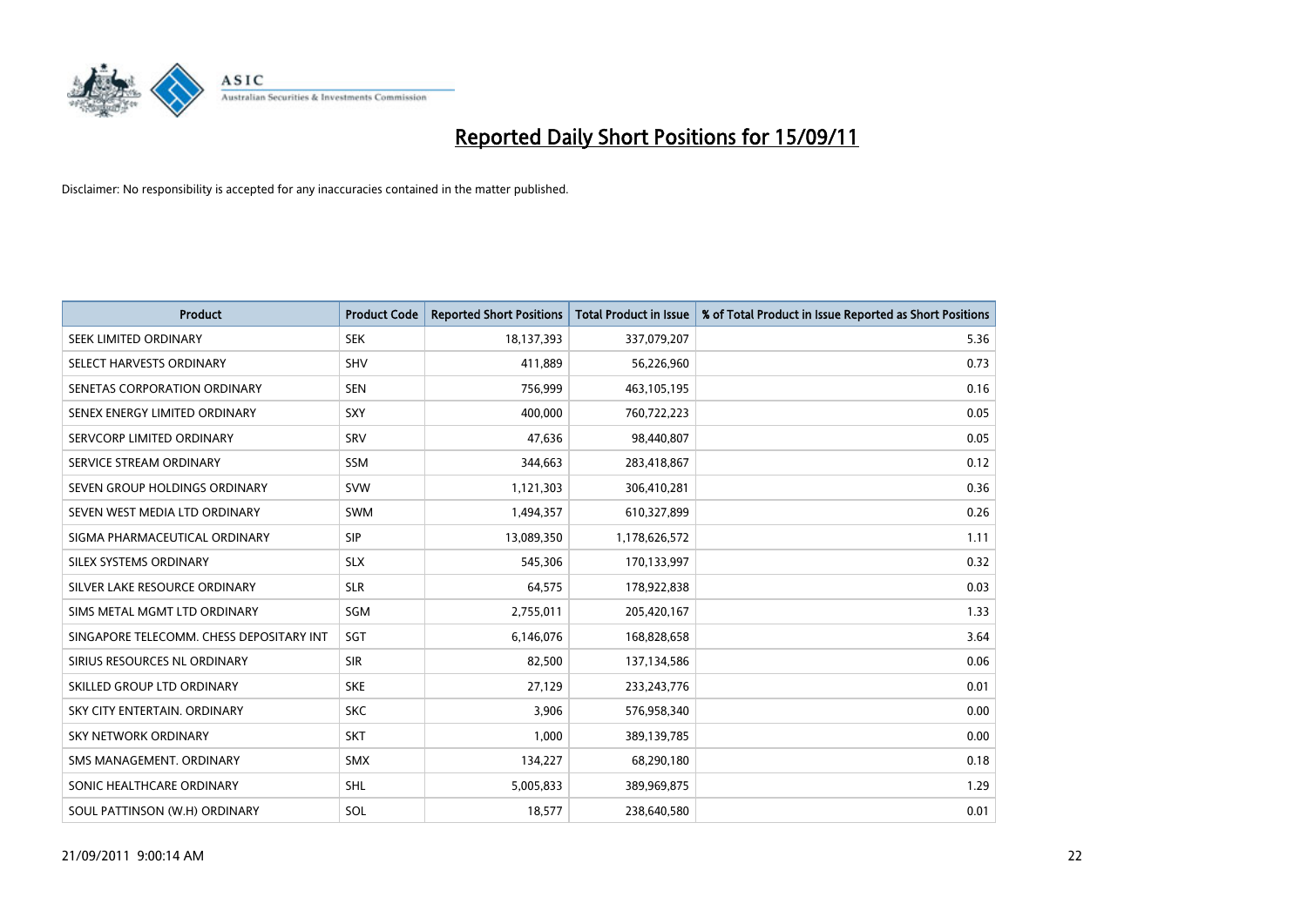

| <b>Product</b>                           | <b>Product Code</b> | <b>Reported Short Positions</b> | <b>Total Product in Issue</b> | % of Total Product in Issue Reported as Short Positions |
|------------------------------------------|---------------------|---------------------------------|-------------------------------|---------------------------------------------------------|
| SP AUSNET STAPLED SECURITIES             | <b>SPN</b>          | 3,616,915                       | 2,850,932,204                 | 0.12                                                    |
| SPARK INFRASTRUCTURE STAPLED NOTE & UNIT | SKI                 | 18,371,206                      | 1,326,734,264                 | 1.38                                                    |
| SPDR 200 FUND ETF UNITS                  | <b>STW</b>          | 8                               | 51,778,556                    | 0.00                                                    |
| SPECIALTY FASHION ORDINARY               | <b>SFH</b>          | 863,115                         | 191,786,121                   | 0.45                                                    |
| SPOTLESS GROUP LTD ORDINARY              | <b>SPT</b>          | 1,469,319                       | 262,766,725                   | 0.53                                                    |
| ST BARBARA LIMITED ORDINARY              | <b>SBM</b>          | 8,844,887                       | 325,615,389                   | 2.69                                                    |
| STAGING CONNECTIONS ORDINARY             | <b>STG</b>          | 2,917,189                       | 78,317,726                    | 3.72                                                    |
| STANMORE COAL LTD ORDINARY               | <b>SMR</b>          | 99,847                          | 89,791,402                    | 0.11                                                    |
| STARPHARMA HOLDINGS ORDINARY             | SPL                 | 1,135,677                       | 248,026,578                   | 0.46                                                    |
| STH AMERICAN COR LTD ORDINARY            | SAY                 | 9,200                           | 257,785,604                   | 0.00                                                    |
| STHN CROSS MEDIA ORDINARY                | <b>SXL</b>          | 3,125,416                       | 705,766,444                   | 0.44                                                    |
| STOCKLAND UNITS/ORD STAPLED              | <b>SGP</b>          | 19,357,611                      | 2,383,036,717                 | 0.81                                                    |
| STRAITS RES LTD. ORDINARY                | SRQ                 | 7,722,955                       | 324,796,141                   | 2.38                                                    |
| <b>STW COMMUNICATIONS ORDINARY</b>       | SGN                 | 278,708                         | 364,310,964                   | 0.07                                                    |
| SUNCORP GROUP LTD ORDINARY               | <b>SUN</b>          | 11,851,421                      | 1,286,600,980                 | 0.89                                                    |
| SUNDANCE ENERGY ORDINARY                 | <b>SEA</b>          | 301,814                         | 277,098,474                   | 0.12                                                    |
| SUNDANCE RESOURCES ORDINARY              | <b>SDL</b>          | 11,141,422                      | 2,887,654,669                 | 0.39                                                    |
| SUNLAND GROUP LTD ORDINARY               | <b>SDG</b>          | 72,443                          | 220,457,476                   | 0.03                                                    |
| SUPER RET REP LTD ORDINARY               | SUL                 | 950,962                         | 130,528,739                   | 0.72                                                    |
| SWICK MINING ORDINARY                    | <b>SWK</b>          | 1,548                           | 236,724,970                   | 0.00                                                    |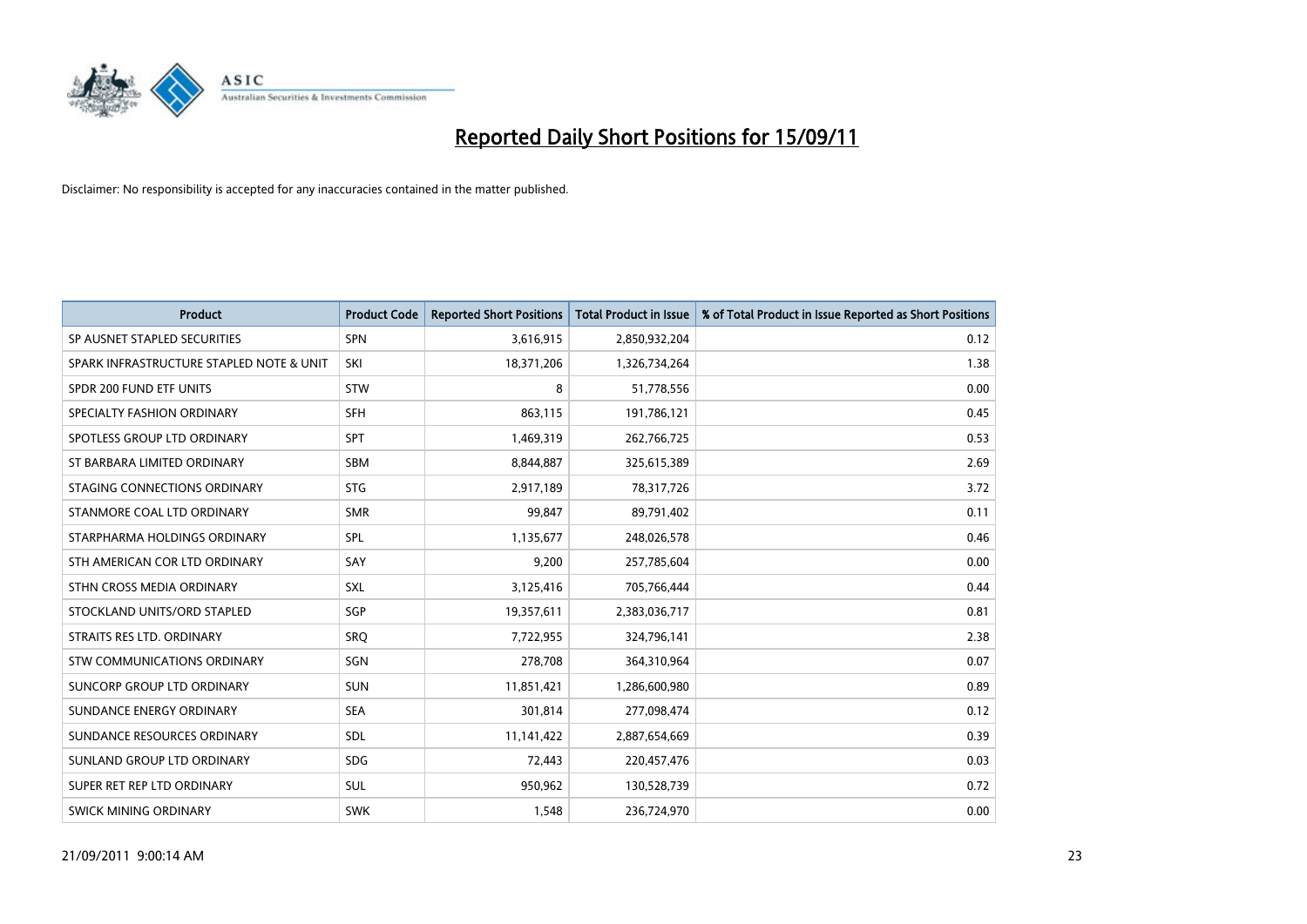

| <b>Product</b>                       | <b>Product Code</b> | <b>Reported Short Positions</b> | Total Product in Issue | % of Total Product in Issue Reported as Short Positions |
|--------------------------------------|---------------------|---------------------------------|------------------------|---------------------------------------------------------|
| SYMEX HOLDINGS ORDINARY              | <b>SYM</b>          | 6,633                           | 189,166,670            | 0.00                                                    |
| <b>TABCORP HOLDINGS LTD ORDINARY</b> | <b>TAH</b>          | 14,615,201                      | 688,019,737            | 2.12                                                    |
| <b>TALENT2 INTERNATION ORDINARY</b>  | <b>TWO</b>          | 100,525                         | 146,539,334            | 0.07                                                    |
| TAP OIL LIMITED ORDINARY             | <b>TAP</b>          | 682,439                         | 240,995,311            | 0.28                                                    |
| TASSAL GROUP LIMITED ORDINARY        | <b>TGR</b>          | 80,214                          | 146,304,404            | 0.04                                                    |
| TATTS GROUP LTD ORDINARY             | <b>TTS</b>          | 17,920,781                      | 1,318,687,024          | 1.34                                                    |
| <b>TECHNOLOGY ONE ORDINARY</b>       | <b>TNE</b>          | 10.000                          | 303,379,455            | 0.00                                                    |
| TELECOM CORPORATION ORDINARY         | <b>TEL</b>          | 17,548,751                      | 1,924,707,065          | 0.92                                                    |
| TELSTRA CORPORATION. ORDINARY        | <b>TLS</b>          | 62,566,111                      | 12,443,074,357         | 0.53                                                    |
| TEN NETWORK HOLDINGS ORDINARY        | <b>TEN</b>          | 33,154,767                      | 1,045,236,720          | 3.15                                                    |
| TERANGA GOLD CORP CDI 1:1            | <b>TGZ</b>          | 393,739                         | 154,166,054            | 0.25                                                    |
| TEXON PETROLEUM LTD ORDINARY         | <b>TXN</b>          | 99,383                          | 242,539,848            | 0.04                                                    |
| TFS CORPORATION LTD ORDINARY         | <b>TFC</b>          | 248,234                         | 276,453,042            | 0.09                                                    |
| THE REJECT SHOP ORDINARY             | <b>TRS</b>          | 1,066,599                       | 26,071,170             | 4.06                                                    |
| THOR MINING PLC CHESS DEPOSITARY 1:1 | <b>THR</b>          | 2,307                           | 222,489,120            | 0.00                                                    |
| THORN GROUP LIMITED ORDINARY         | <b>TGA</b>          | 48,137                          | 146,091,970            | 0.03                                                    |
| <b>TIGER RESOURCES ORDINARY</b>      | <b>TGS</b>          | 166,723                         | 671,110,549            | 0.03                                                    |
| TISHMAN SPEYER UNITS                 | <b>TSO</b>          | 47,757                          | 338,440,904            | 0.01                                                    |
| TNG LIMITED ORDINARY                 | <b>TNG</b>          | 4,321                           | 284,803,062            | 0.00                                                    |
| TOLL HOLDINGS LTD ORDINARY           | <b>TOL</b>          | 30,425,311                      | 710,128,531            | 4.26                                                    |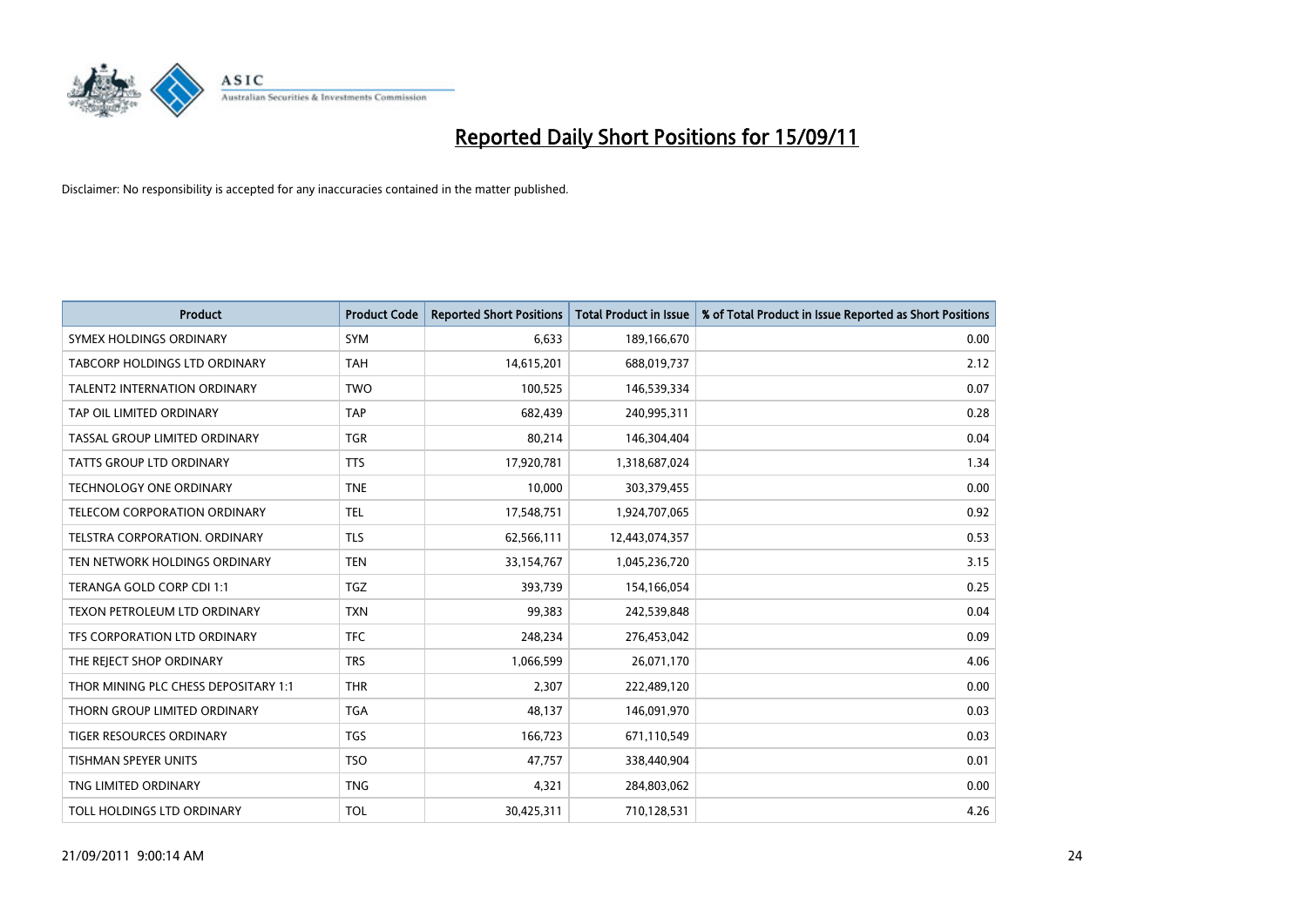

| <b>Product</b>                       | <b>Product Code</b> | <b>Reported Short Positions</b> | Total Product in Issue | % of Total Product in Issue Reported as Short Positions |
|--------------------------------------|---------------------|---------------------------------|------------------------|---------------------------------------------------------|
| TORO ENERGY LIMITED ORDINARY         | <b>TOE</b>          | 35,404                          | 965,436,676            | 0.00                                                    |
| TOWER LIMITED ORDINARY               | <b>TWR</b>          | 689,519                         | 265,176,580            | 0.26                                                    |
| TOX FREE SOLUTIONS ORDINARY          | <b>TOX</b>          | 42,056                          | 96,503,382             | 0.04                                                    |
| TPG TELECOM LIMITED ORDINARY         | <b>TPM</b>          | 6,255,249                       | 783,481,644            | 0.79                                                    |
| <b>TRANSFIELD SERVICES ORDINARY</b>  | <b>TSE</b>          | 4,069,149                       | 549,715,957            | 0.74                                                    |
| TRANSPACIFIC INDUST, ORDINARY        | <b>TPI</b>          | 10,904,784                      | 960,638,735            | 1.12                                                    |
| TRANSURBAN GROUP TRIPLE STAPLED SEC. | <b>TCL</b>          | 2,470,576                       | 1,450,831,425          | 0.16                                                    |
| TREASURY WINE ESTATE ORDINARY        | <b>TWE</b>          | 19,157,400                      | 647,227,144            | 2.95                                                    |
| TRINITY GROUP STAPLED SECURITIES     | <b>TCQ</b>          | 3,419                           | 203,405,927            | 0.00                                                    |
| TROY RESOURCES NL ORDINARY           | <b>TRY</b>          | 129,430                         | 88,087,823             | 0.14                                                    |
| UGL LIMITED ORDINARY                 | <b>UGL</b>          | 5,714,240                       | 166,047,171            | 3.41                                                    |
| UNILIFE CORPORATION CDI 6:1          | <b>UNS</b>          | 837,297                         | 265,814,381            | 0.31                                                    |
| <b>VDM GROUP LIMITED ORDINARY</b>    | <b>VMG</b>          | 11,116                          | 193,127,749            | 0.01                                                    |
| <b>VENTURE MINERALS ORDINARY</b>     | <b>VMS</b>          | 275,522                         | 221,093,592            | 0.12                                                    |
| <b>VIRALYTICS LIMITED ORDINARY</b>   | <b>VLA</b>          |                                 | 59,183,275             | 0.00                                                    |
| <b>VIRGIN BLUE HOLDINGS ORDINARY</b> | <b>VBA</b>          | 36,482,935                      | 2,210,197,600          | 1.66                                                    |
| VISION GROUP HLDGS ORDINARY          | <b>VGH</b>          | 78,000                          | 74,520,926             | 0.10                                                    |
| <b>VITA GROUP LTD ORDINARY</b>       | <b>VTG</b>          | 75,190                          | 142,499,800            | 0.05                                                    |
| VITERRA INC CDI 1:1                  | <b>VTA</b>          | 3,828                           | 68,629,939             | 0.01                                                    |
| <b>WATPAC LIMITED ORDINARY</b>       | <b>WTP</b>          | 16,579                          | 183,341,382            | 0.00                                                    |